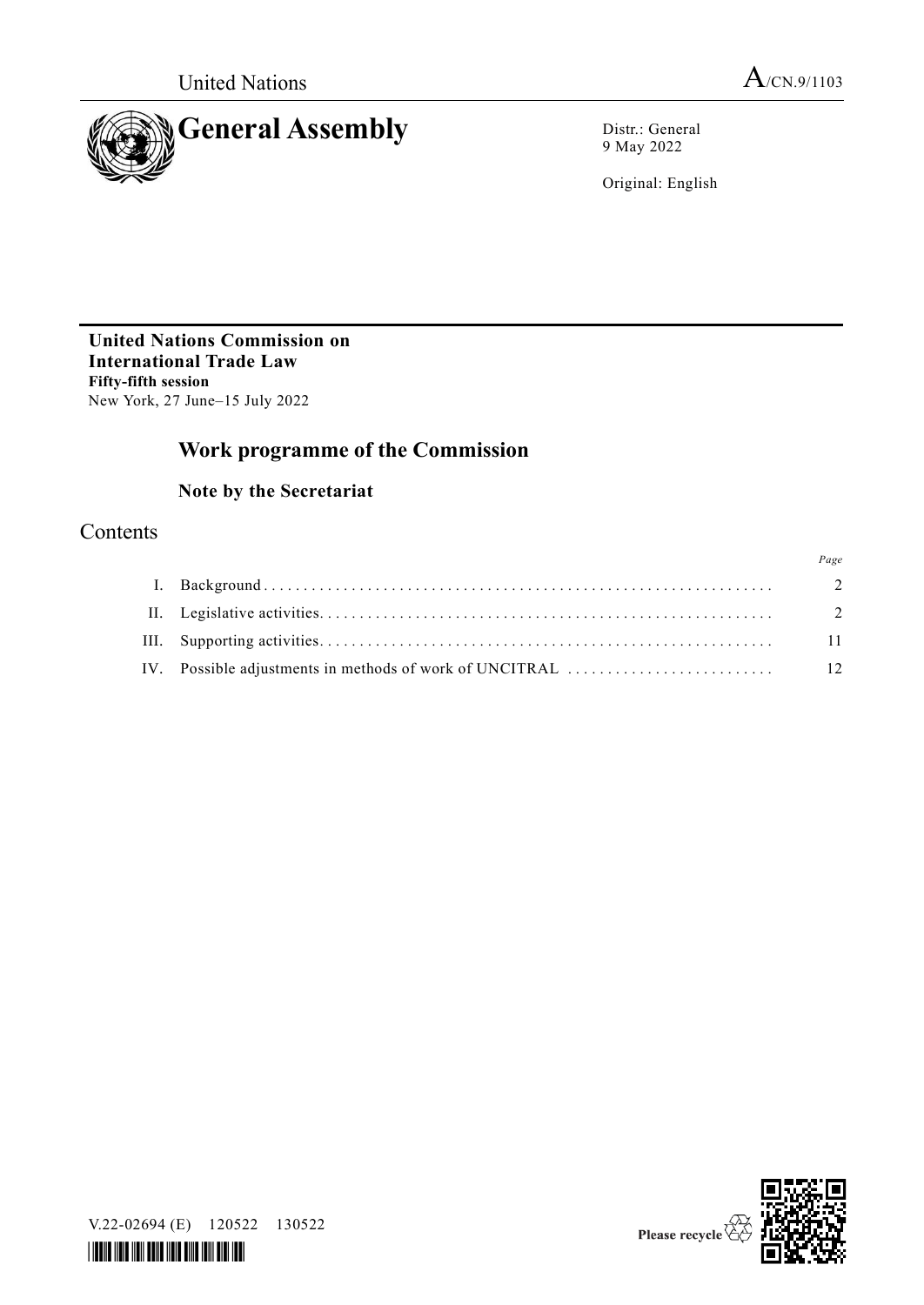## **I. Background**

1. At its forty-sixth session, in 2013, the Commission agreed that it should reserve time for discussion of UNCITRAL's future work as a separate topic at each Commission session.<sup>1</sup> To assist the Commission's consideration of its overall work programme and planning of its activities at the fifty-fifth session, this note covers both the current and possible future legislative work programme (chapter II). It also covers supporting activities planned for the period up to the fifty-sixth session of the Commission (chapter III).

2. When setting UNCITRAL's work programme for the forthcoming period, the Commission may also wish to recall its decision at the forty-sixth session, in 2013, that it would normally plan for the period to the next Commission session, but that some longer-term indicative planning (for a three-to-five-year period) may also be appropriate.<sup>2</sup>

# **II. Legislative activities**

3. At its past sessions, the Commission underscored the importance of a strategic approach to the allocation of resources to, inter alia, legislative development, in the light of the increasing number of topics referred to UNCITRAL for consideration.<sup>3</sup> The Commission has emphasized the benefit of UNCITRAL's primary working method – that is, legislative development through formal negotiations in a working group. <sup>4</sup> The Commission has also reaffirmed that it retains the authority and responsibility for setting UNCITRAL's workplan, especially as regards the mandates of working groups, though their role in identifying possible future work and the need to allow a working group the flexibility to decide on the type of legislative text to be produced were also recalled.<sup>5</sup>

4. At its forty-sixth session, in 2013, the Commission confirmed that it would consider whether to refer proposals for future work to a Working Group by reference to four criteria: (a) whether the Commission was satisfied that the topic was likely to be amenable to harmonization and the consensual development of a legislative text; (b) whether the scope of a possible future text and the policy issues for deliberation were clear; (c) whether there existed a sufficient likelihood that a proposed legislative text would enhance the law of international trade; and (d) whether the proposed work would duplicate work undertaken by other law reform bodies. <sup>6</sup>

5. Table 1 below provides an overview of the current legislative work by the Commission and its working groups as well as exploratory or preparatory work being undertaken by the UNCITRAL secretariat in accordance with the mandate given to it by the Commission.

<sup>&</sup>lt;sup>1</sup> *Official Records of the General Assembly, Sixty-eighth Session, Supplement No. 17 [\(A/68/17\)](http://undocs.org/A/68/17),* para. 310.

<sup>2</sup> Ibid., para. 305.

<sup>3</sup> Ibid., para. 294.

<sup>4</sup> Ibid., *Sixty-ninth Session, Supplement No. 17* [\(A/69/17\)](http://undocs.org/A/69/17), para. 249.

<sup>5</sup> Ibid., para. 251.

<sup>&</sup>lt;sup>6</sup> Ibid., *Sixty-eighth Session, Supplement No. 17* [\(A/68/17\)](http://undocs.org/A/68/17), paras. 303 and 304.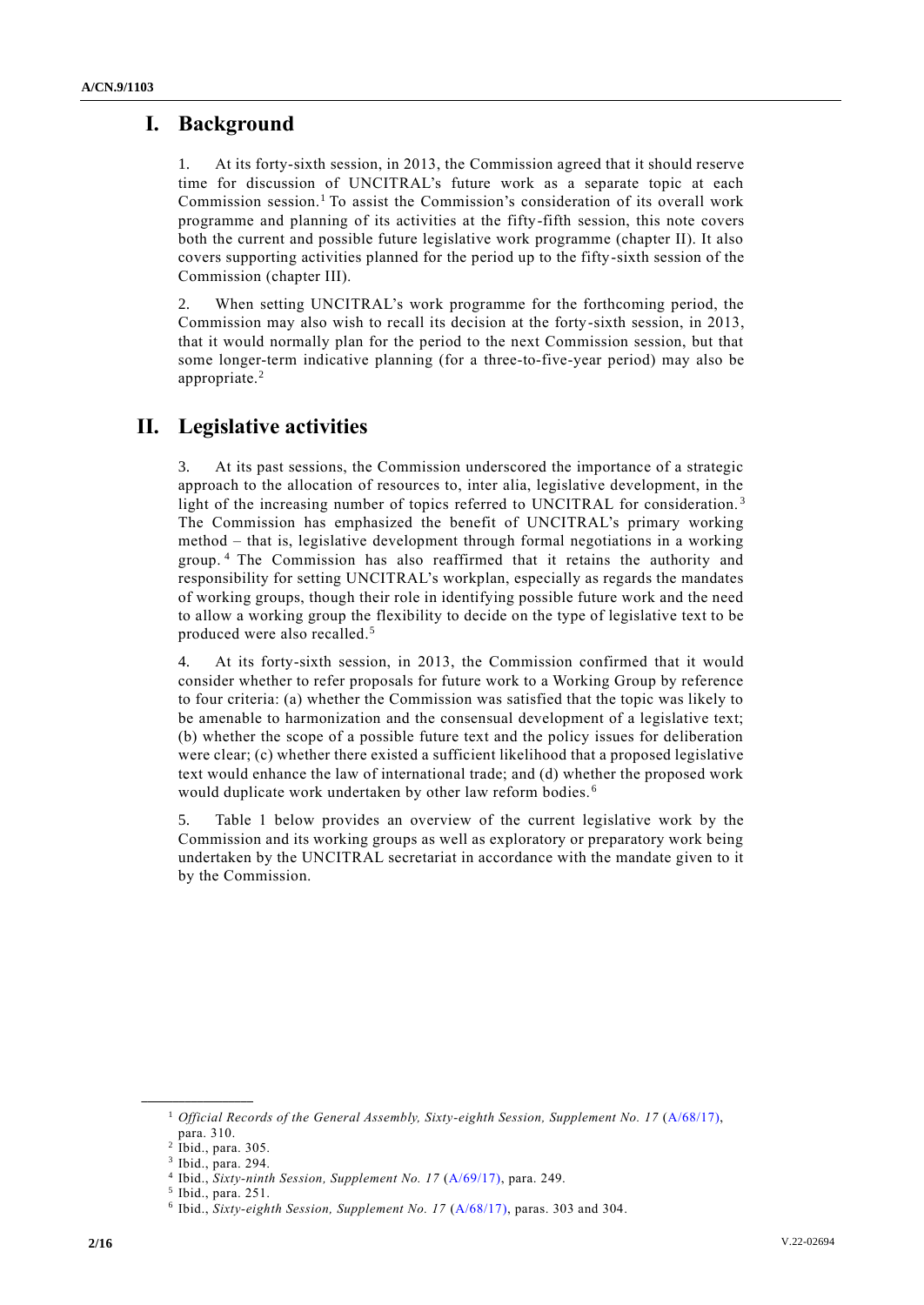### Table 1 **Current legislative work**

| Consideration of texts by the Commission at its<br>fifty-fifth session        | Work by the Working Group                                                                                                                                                                                                                                                                                                                                                                                                                                                                                                                                                                                                                                                                                                                                                                                                                                                                                                                                                                                                                                                                                     | Preparatory or exploratory work currently<br>undertaken by the Secretariat | Possible future work |
|-------------------------------------------------------------------------------|---------------------------------------------------------------------------------------------------------------------------------------------------------------------------------------------------------------------------------------------------------------------------------------------------------------------------------------------------------------------------------------------------------------------------------------------------------------------------------------------------------------------------------------------------------------------------------------------------------------------------------------------------------------------------------------------------------------------------------------------------------------------------------------------------------------------------------------------------------------------------------------------------------------------------------------------------------------------------------------------------------------------------------------------------------------------------------------------------------------|----------------------------------------------------------------------------|----------------------|
| Micro, small -----------<br>and<br>medium-<br>sized<br>enterprises<br>(MSMEs) | Access to credit for MSMEs<br>At its fifty-second session, in 2019, the<br>Commission agreed to strengthen and complete its<br>work on reducing the legal obstacles faced by<br>MSMEs throughout their life cycles by requesting<br>the secretariat to start preparing draft materials on<br>MSME access to credit. It was agreed that the<br>materials should draw, as appropriate, on the<br>relevant recommendations and guidance contained<br>in the UNCITRAL Model Law on Secured<br>Transactions and be submitted for consideration to<br>Working Group I in due course. <sup>7</sup> At its fifty-third<br>session, the Commission encouraged Working<br>Group I to devote full consideration to the topic of<br>access to credit for MSMEs after concluding its<br>work on the UNCITRAL limited liability<br>organization. <sup>8</sup> Accordingly, the Working Group<br>commenced and continued that work through its<br>thirty-sixth and thirty-seventh sessions and the<br>reports of those sessions (A/CN.9/1084 and<br>$A/CN.9/1090$ ) are before the Commission at its<br>fifty-fifth session. |                                                                            | .                    |

**3/16**

<sup>7</sup> Ibid., *Seventy-fourth Session, Supplement No. 17* [\(A/74/17\)](http://undocs.org/A/74/17), para. 192 (a). 8 Ibid., *Seventy-fifth Session, Supplement No. 17* [\(A/75/17\)](http://undocs.org/A/75/17), part two, para. 23.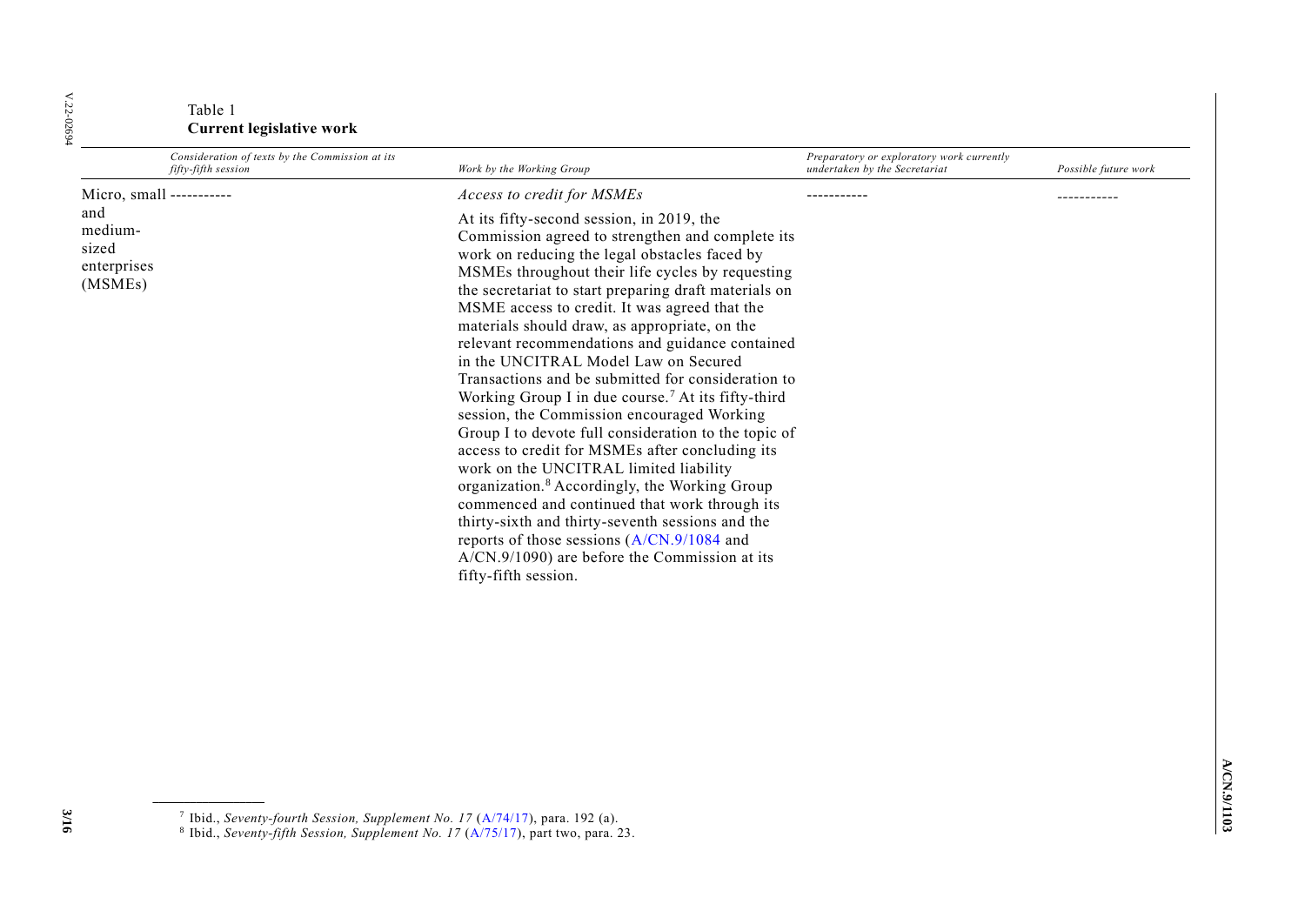|                                                              | Consideration of texts by the Commission at its<br>fifty-fifth session                                                                                                                                                                                                                                                                                                                                                                                                                                                                                                                                                                                                                                                                                            | Work by the Working Group                                                                                                                                                                                                                                                                                                                                                                                                                                                                                                                                                                                                                                                                                                                                                                                                                                                                                                                                                                                                                                                                                                                                                  | Preparatory or exploratory work currently<br>undertaken by the Secretariat                                                                                                                                                                                                                                                                                                                                                                                                                                                                                                                                                                                                              | Possible future work                                                                                                                                                                                                                                                                                                                                                                                                                                 |
|--------------------------------------------------------------|-------------------------------------------------------------------------------------------------------------------------------------------------------------------------------------------------------------------------------------------------------------------------------------------------------------------------------------------------------------------------------------------------------------------------------------------------------------------------------------------------------------------------------------------------------------------------------------------------------------------------------------------------------------------------------------------------------------------------------------------------------------------|----------------------------------------------------------------------------------------------------------------------------------------------------------------------------------------------------------------------------------------------------------------------------------------------------------------------------------------------------------------------------------------------------------------------------------------------------------------------------------------------------------------------------------------------------------------------------------------------------------------------------------------------------------------------------------------------------------------------------------------------------------------------------------------------------------------------------------------------------------------------------------------------------------------------------------------------------------------------------------------------------------------------------------------------------------------------------------------------------------------------------------------------------------------------------|-----------------------------------------------------------------------------------------------------------------------------------------------------------------------------------------------------------------------------------------------------------------------------------------------------------------------------------------------------------------------------------------------------------------------------------------------------------------------------------------------------------------------------------------------------------------------------------------------------------------------------------------------------------------------------------------|------------------------------------------------------------------------------------------------------------------------------------------------------------------------------------------------------------------------------------------------------------------------------------------------------------------------------------------------------------------------------------------------------------------------------------------------------|
| Dispute<br>settlement                                        | Recommendations to assist mediation<br>centres under the UNCITRAL Mediation<br>Rules<br>At its fifty-fourth session, in 2021, the<br>Commission adopted the UNCITRAL<br>Mediation Rules. <sup>9</sup> The Commission<br>agreed that it would be useful to prepare<br>recommendations to assist mediation<br>centres and other interested bodies with<br>respect to mediation under the<br>UNCITRAL Mediation Rules (2021),<br>including how to adjust the Rules for use<br>in the institutional context. The<br>secretariat was requested to prepare such<br>recommendations for consideration by<br>the Commission at a future session. <sup>10</sup><br>The text of the draft recommendations<br>$(A/CN.9/1118)$ is before the Commission<br>for consideration. | Explanatory Note to the UNCITRAL Expedited<br><b>Arbitration Rules</b><br>At its fifty-fourth session, in 2021, the<br>Commission approved the Explanatory Note to<br>the UNCITRAL Expedited Arbitration Rules in<br>principle and authorized Working Group II to<br>finalize the text in $2021$ . <sup>11</sup> Accordingly, the<br>Working Group finalized the Explanatory Note at<br>its seventy-fourth session and the report of that<br>session $(A/CN.9/1085)$ is before the Commission.<br>Early dismissal and preliminary determination<br>At its fifty-fourth session, in 2021, the Commission<br>considered the suggestion by Working Group II for it<br>to consider and develop provisions on early dismissal<br>and preliminary determination for possible inclusion<br>in the UNCITRAL Arbitration Rules and requested<br>Working Group II to discuss the topic of early<br>dismissal at its seventy-fourth session and present the<br>results of its discussion. <sup>12</sup> The results of those<br>discussion are contained in the report of the seventy-<br>fourth session $(A/CN.9/1085)$ and the subsequent note<br>by the Secretariat (A/CN.9/1114). | Report of the Colloquium on<br>Possible Future Work in Dispute<br>Settlement<br>At its fifty-fourth session, in 2021,<br>the Commission requested the<br>secretariat to organize a colloquium<br>during the seventy-fifth session of<br>Working Group II to (i) further<br>explore the relevant legal issues<br>related to dispute resolution in the<br>digital economy and to identify the<br>scope and nature of possible<br>legislative work; $^{13}$ and (ii) discuss<br>the desirability and feasibility of the<br>work on adjudication. <sup>14</sup> The report<br>of the colloquium prepared by the<br>secretariat (A/CN.9/1091) is before<br>the Commission for consideration. | The Commission<br>may wish to<br>consider whether to<br>develop rules or<br>guidance on early<br>dismissal and<br>preliminary<br>determination based<br>on the different<br>approaches<br>(A/CN.9/1114).<br>The Commission<br>may also wish to<br>consider possible<br>future work on<br>dispute settlement,<br>including with<br>regard to<br>adjudication and<br>technology-related<br>dispute resolution<br>(see section E of<br>$A/CN.9/1091$ ). |
| Investor-<br>State dispute<br>settlement<br>(ISDS)<br>reform |                                                                                                                                                                                                                                                                                                                                                                                                                                                                                                                                                                                                                                                                                                                                                                   | At its fiftieth session, in 2017, the Commission<br>mandated Working Group III to work on the<br>possible reform of investor-State dispute<br>settlement. <sup>15</sup> The Working Group continued its<br>work on the topic at its forty-first and<br>forty-second sessions. The reports of those<br>sessions $(A/CN.9/1086$ and $A/CN.9/1092)$ are                                                                                                                                                                                                                                                                                                                                                                                                                                                                                                                                                                                                                                                                                                                                                                                                                       |                                                                                                                                                                                                                                                                                                                                                                                                                                                                                                                                                                                                                                                                                         |                                                                                                                                                                                                                                                                                                                                                                                                                                                      |

<sup>9</sup> Ibid., *Seventy-sixth Session Supplement No. 17* [\(A/76/17\)](https://uncitral.un.org/sites/uncitral.un.org/files/report_54th.pdf), para. 101.

- <sup>11</sup> Ibid., para. 189.
- <sup>12</sup> Ibid., para. 242.
- <sup>13</sup> Ibid., para. 233.
- <sup>14</sup> Ibid., para. 243.

V.22-02694

 $V.22-02694$ 

<sup>10</sup> Ibid., para. 100.

<sup>&</sup>lt;sup>15</sup> Ibid., *Seventy-second Session, Supplement No. 17* [\(A/72/17\)](http://undocs.org/A/72/17), para. 264.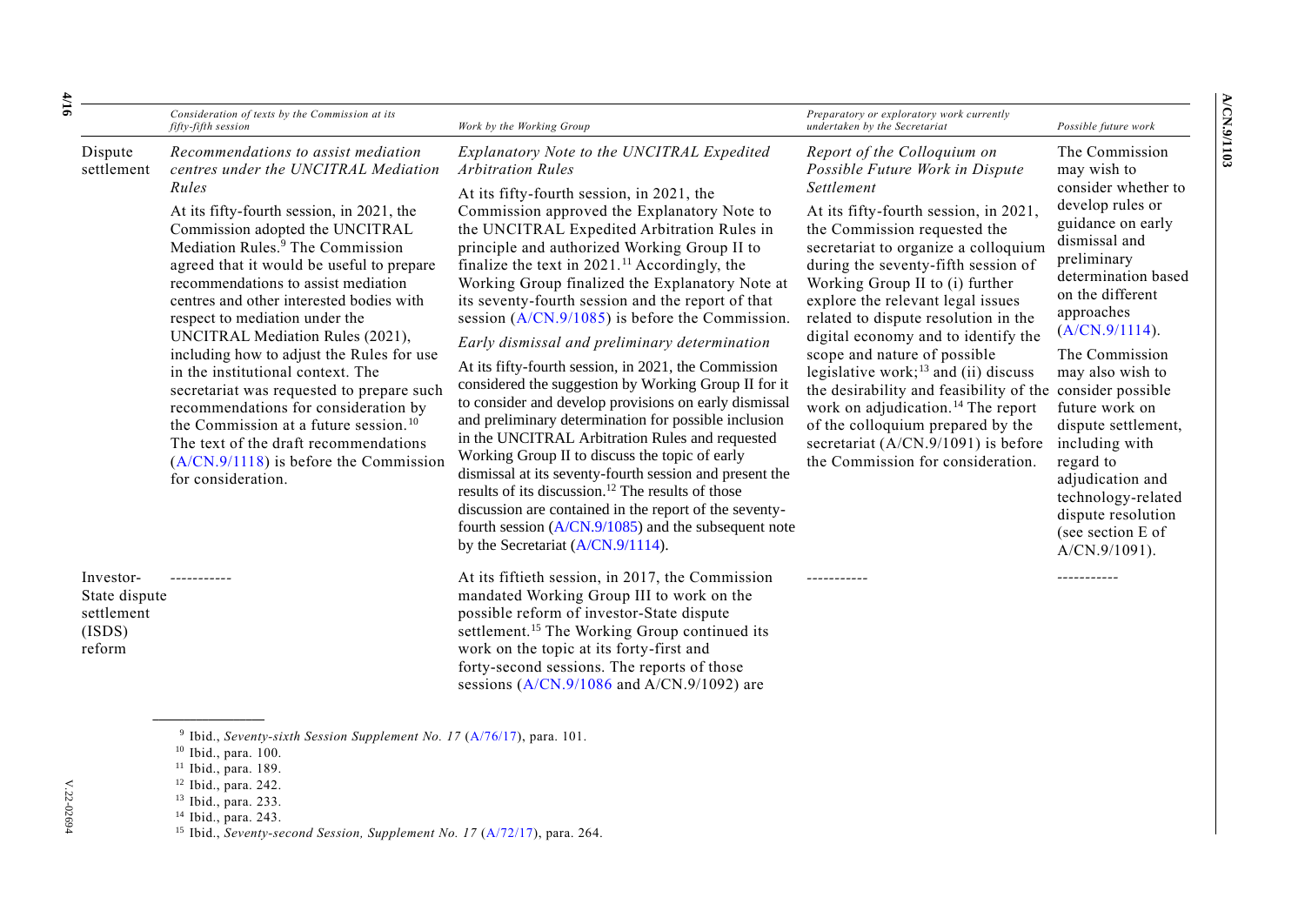| $V.22 - 02694$         | Consideration of texts by the Commission at its<br>fifty-fifth session                                                                                                                                                                                                                                                                                                                                                                                                                                                                                                                                                                                                                                                                                                                                                                                                                                                             | Work by the Working Group                                                                                                                                                                                                                                                                                                                                                                                                                                                                                                                                                                                                                                                                                                                                                                                                                                                                                                                                                                                                                                                                                                                                                                                                                                                                                                                                                                 | Preparatory or exploratory work currently<br>undertaken by the Secretariat                                                                                                                                                                                                                                                                                                                                                                                                                                                                                                                                                                                                                                                                                                                                                                                                                                                                                                                                                                               | Possible future work                                                                                                                                                                                                                                                                                                                                                                                                                                                                                                            |
|------------------------|------------------------------------------------------------------------------------------------------------------------------------------------------------------------------------------------------------------------------------------------------------------------------------------------------------------------------------------------------------------------------------------------------------------------------------------------------------------------------------------------------------------------------------------------------------------------------------------------------------------------------------------------------------------------------------------------------------------------------------------------------------------------------------------------------------------------------------------------------------------------------------------------------------------------------------|-------------------------------------------------------------------------------------------------------------------------------------------------------------------------------------------------------------------------------------------------------------------------------------------------------------------------------------------------------------------------------------------------------------------------------------------------------------------------------------------------------------------------------------------------------------------------------------------------------------------------------------------------------------------------------------------------------------------------------------------------------------------------------------------------------------------------------------------------------------------------------------------------------------------------------------------------------------------------------------------------------------------------------------------------------------------------------------------------------------------------------------------------------------------------------------------------------------------------------------------------------------------------------------------------------------------------------------------------------------------------------------------|----------------------------------------------------------------------------------------------------------------------------------------------------------------------------------------------------------------------------------------------------------------------------------------------------------------------------------------------------------------------------------------------------------------------------------------------------------------------------------------------------------------------------------------------------------------------------------------------------------------------------------------------------------------------------------------------------------------------------------------------------------------------------------------------------------------------------------------------------------------------------------------------------------------------------------------------------------------------------------------------------------------------------------------------------------|---------------------------------------------------------------------------------------------------------------------------------------------------------------------------------------------------------------------------------------------------------------------------------------------------------------------------------------------------------------------------------------------------------------------------------------------------------------------------------------------------------------------------------|
|                        |                                                                                                                                                                                                                                                                                                                                                                                                                                                                                                                                                                                                                                                                                                                                                                                                                                                                                                                                    | before the Commission at its fifty-fifth session.<br>The Commission will also hear an oral report on<br>the additional resources allocated for Working<br>Group III.                                                                                                                                                                                                                                                                                                                                                                                                                                                                                                                                                                                                                                                                                                                                                                                                                                                                                                                                                                                                                                                                                                                                                                                                                      |                                                                                                                                                                                                                                                                                                                                                                                                                                                                                                                                                                                                                                                                                                                                                                                                                                                                                                                                                                                                                                                          |                                                                                                                                                                                                                                                                                                                                                                                                                                                                                                                                 |
| Electronic<br>commerce | Identity management and trust services<br>At its fifty-first session, in 2018, the<br>Commission requested Working Group<br>IV to work on the preparation of a text<br>aimed at facilitating cross-border<br>recognition of identity management and<br>trust services, on the basis of the<br>principles and issues identified by the<br>Working Group at its fifty-sixth<br>session. <sup>16</sup> At its fifty-seventh session, the<br>Working Group commenced its<br>deliberations on the subject, and<br>continued that work through its sixty-<br>second and sixty-third sessions<br>(A/CN.9/1087 and A/CN.9/1093). The<br>draft Model Law on the Use and Cross-<br>border Recognition of Identity<br>Management and Trust Services and<br>related Explanatory Note (A/CN.9/1112)<br>as well as compilation of comments on<br>the draft (A/CN.9/1113 and addenda) are<br>before the Commission at its fifty-fifth<br>session. | Legal issues related to the digital economy: Use<br>of artificial intelligence and automation in<br>contracting<br>At its fifty-fourth session, the Commission<br>mandated Working Group IV to hold a focused<br>conceptual discussion on the use of artificial<br>intelligence and automation in contracting with a<br>view to refining the scope and nature of the work<br>to be conducted. <sup>17</sup> That discussion took place<br>during the sixty-third session of Working Group<br>IV and the report of that session $(A/CN.9/1093)$ is<br>before the Commission at its fifty-fifth session. A<br>synthesis of the discussion is also included in the<br>proposal for future work on automated<br>contracting.<br>Data transactions<br>During its sixty-third session, Working Group IV<br>set aside time for a preliminary discussion of the<br>nature and scope of possible future work on data<br>transactions on the basis of preparatory work<br>undertaken by the secretariat on the topic. The<br>Working Group was informed of the view<br>expressed at the fifty-fourth session of the<br>Commission that the topic might eventually be<br>referred to Working Group IV to be dealt with in<br>tandem with the topic of the use of artificial<br>intelligence and automation in contracting. <sup>18</sup> The<br>report of that session $(A/CN.9/1093)$ is before the | Legal issues related to the digital<br>economy<br>At its fifty-first session, in 2018, the<br>Commission decided that the<br>secretariat should compile<br>information on legal issues related<br>to the digital economy and report<br>that information for consideration<br>by the Commission at a future<br>session. <sup>19</sup> Progress reports on<br>exploratory and preparatory work<br>undertaken by the secretariat were<br>presented to the Commission during<br>its fifty-second and resumed fifty-<br>third sessions. <sup>20</sup><br>The work of the secretariat has<br>shortlisted several topics for<br>possible future work by Working<br>Group IV, including (1) the use of<br>artificial intelligence and<br>automation in contracting; (2) data<br>transactions; and $(3)$ the use of<br>distributed ledger technology<br>(among others). The secretariat's<br>exploratory work of the legal issues<br>related to shortlisted topics is<br>recorded in a "legal taxonomy" that will also have<br>the secretariat has developed. The | In the light of the<br>deliberations at the<br>sixty-third session<br>of the Working<br>Group, the<br>Commission may<br>wish to mandate<br>Working Group IV<br>to work<br>concurrently on the<br>topics of automated<br>contracting and data<br>transactions.<br>A proposal for<br>refining the<br>mandate of Working<br>Group IV is<br>contained in<br>chap. II of<br>A/CN.9/1116, while<br>a proposal for future<br>work on data<br>transactions is<br>contained in<br>A/CN.9/1117.<br>The Commission<br>before it a proposal |

<sup>&</sup>lt;sup>16</sup> Ibid., *Seventy-third Session, Supplement No. 17* [\(A/73/17\)](http://undocs.org/A/73/17), para. 159.

**5/16**

<sup>17</sup> Ibid., *Seventy-sixth Session, Supplement No. 17* [\(A/76/17\)](http://undocs.org/A/76/17), para. 236.

<sup>18</sup> Ibid., para. 237.

<sup>&</sup>lt;sup>19</sup> Ibid., *Seventy-third Session, Supplement No. 17* [\(A/73/17\)](http://undocs.org/A/73/17), paras. 247, 248 and 253 (b).

<sup>20</sup> Ibid., *Seventy-fourth Session, Supplement No. 17* [\(A/74/17\)](http://undocs.org/A/74/17), paras. 207–211; *Seventy-fifth Session, Supplement No. 17* [\(A/75/17\)](http://undocs.org/A/75/17), part two, paras. 67–76.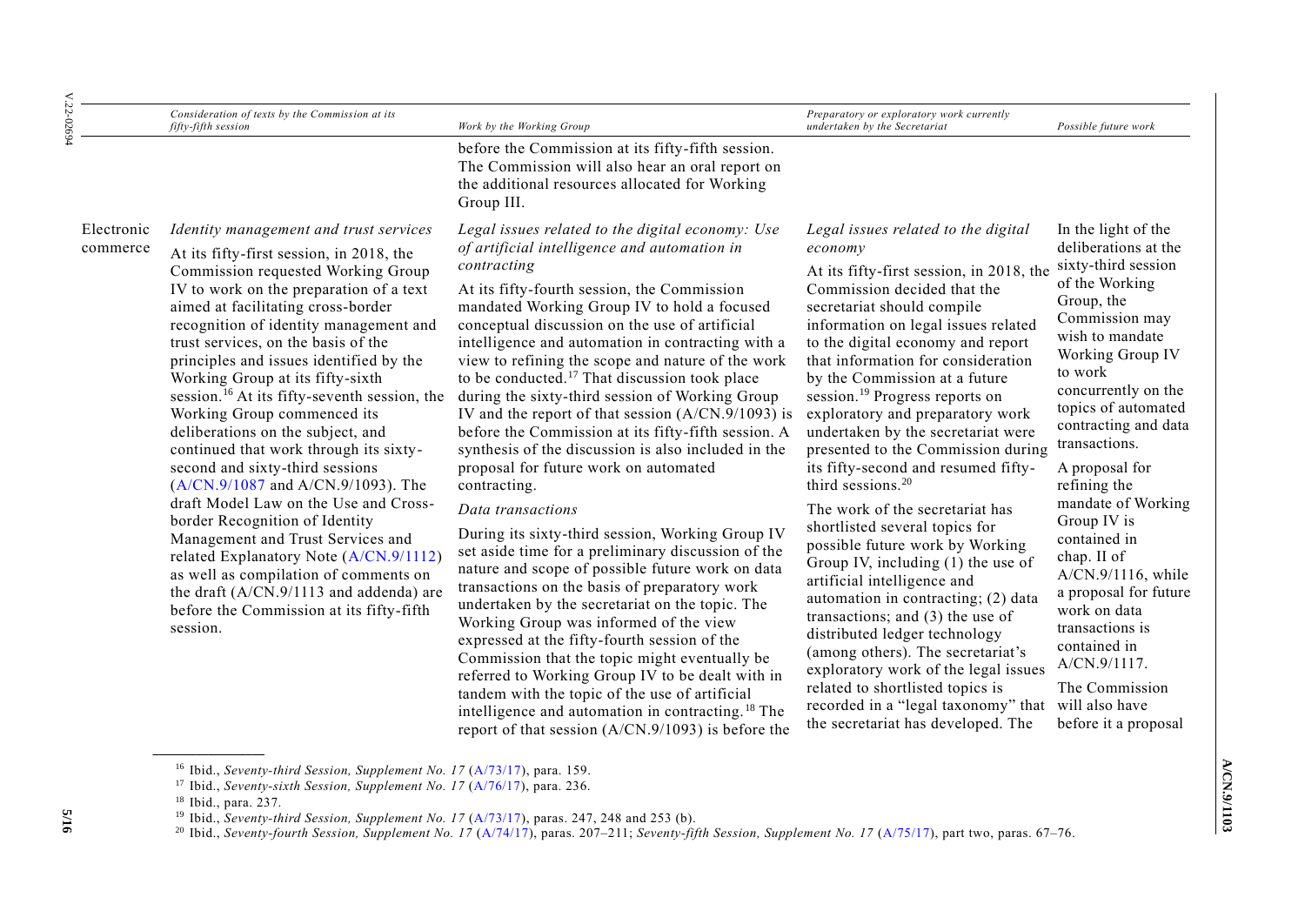| ŕ, |  |
|----|--|

| $\frac{6}{16}$    | Consideration of texts by the Commission at its<br>fifty-fifth session                                                                                                                                                                         | Work by the Working Group                                                                                                                                                                                                                                             | Preparatory or exploratory work currently<br>undertaken by the Secretariat                                                                                                                                                                                                                                                                                       | Possible future work                                                                                                                       |
|-------------------|------------------------------------------------------------------------------------------------------------------------------------------------------------------------------------------------------------------------------------------------|-----------------------------------------------------------------------------------------------------------------------------------------------------------------------------------------------------------------------------------------------------------------------|------------------------------------------------------------------------------------------------------------------------------------------------------------------------------------------------------------------------------------------------------------------------------------------------------------------------------------------------------------------|--------------------------------------------------------------------------------------------------------------------------------------------|
|                   |                                                                                                                                                                                                                                                | Commission for consideration. The preliminary<br>discussion within the Working Group has<br>informed the proposal for future work on data<br>transactions.                                                                                                            | secretariat's further preparatory<br>work on the use of artificial<br>intelligence and automation in<br>contracting was referred to Working<br>Group IV by the Commission at its<br>fifty-fourth session (see the second<br>column).                                                                                                                             | for future work by<br>the secretariat on<br>preparing legal<br>guidance on issues<br>relating to the<br>operation of<br>distributed ledger |
|                   |                                                                                                                                                                                                                                                |                                                                                                                                                                                                                                                                       | At its fifty-fourth session, the<br>Commission also requested the<br>secretariat to continue to develop<br>the legal taxonomy and authorized<br>the secretariat to publish the content<br>of the taxonomy. <sup>21</sup> The Commission<br>also requested the secretariat to<br>continue preparatory work on data<br>transactions. <sup>22</sup>                 | systems and the<br>provision of<br>distributed ledger<br>technology-based<br>services<br>(A/CN.9/1116,<br>chap. III).                      |
|                   |                                                                                                                                                                                                                                                |                                                                                                                                                                                                                                                                       | At its fifty-fifth session, the<br>Commission will have before it a<br>note by the Secretariat on the<br>progress of its exploratory and<br>preparatory work on legal issues<br>related to the digital economy<br>$(A/CN.9/1116)$ , including the<br>development of a newly completed<br>section of the taxonomy on the use<br>of distributed ledger technology. |                                                                                                                                            |
| Insolvency<br>law | At is fifty-third session, in 2020, the<br>Commission requested the secretariat to<br>prepare and publish an update of the<br><b>UNCITRAL Model Law on Cross-</b><br>Border Insolvency: the Judicial<br>Perspective as soon as practicable, as | Insolvency of MSEs<br>At its fifty-fourth session, the Commission<br>adopted the Legislative Recommendations on<br>Insolvency of Micro- and Small Enterprises and<br>approved in principle the draft commentary to the<br>Legislative Recommendations. The Commission |                                                                                                                                                                                                                                                                                                                                                                  | ----------                                                                                                                                 |

requested the secretariat to revise the draft

**\_\_\_\_\_\_\_\_\_\_\_\_\_\_\_\_\_\_**

both a paper and electronic booklet, in

 $V.22-02694$ V.22-02694

<sup>21</sup> Ibid., *Seventy-sixth Session, Supplement No. 17* [\(A/76/17\)](http://undocs.org/A/76/17), para. 227.

<sup>22</sup> Ibid., para. 237.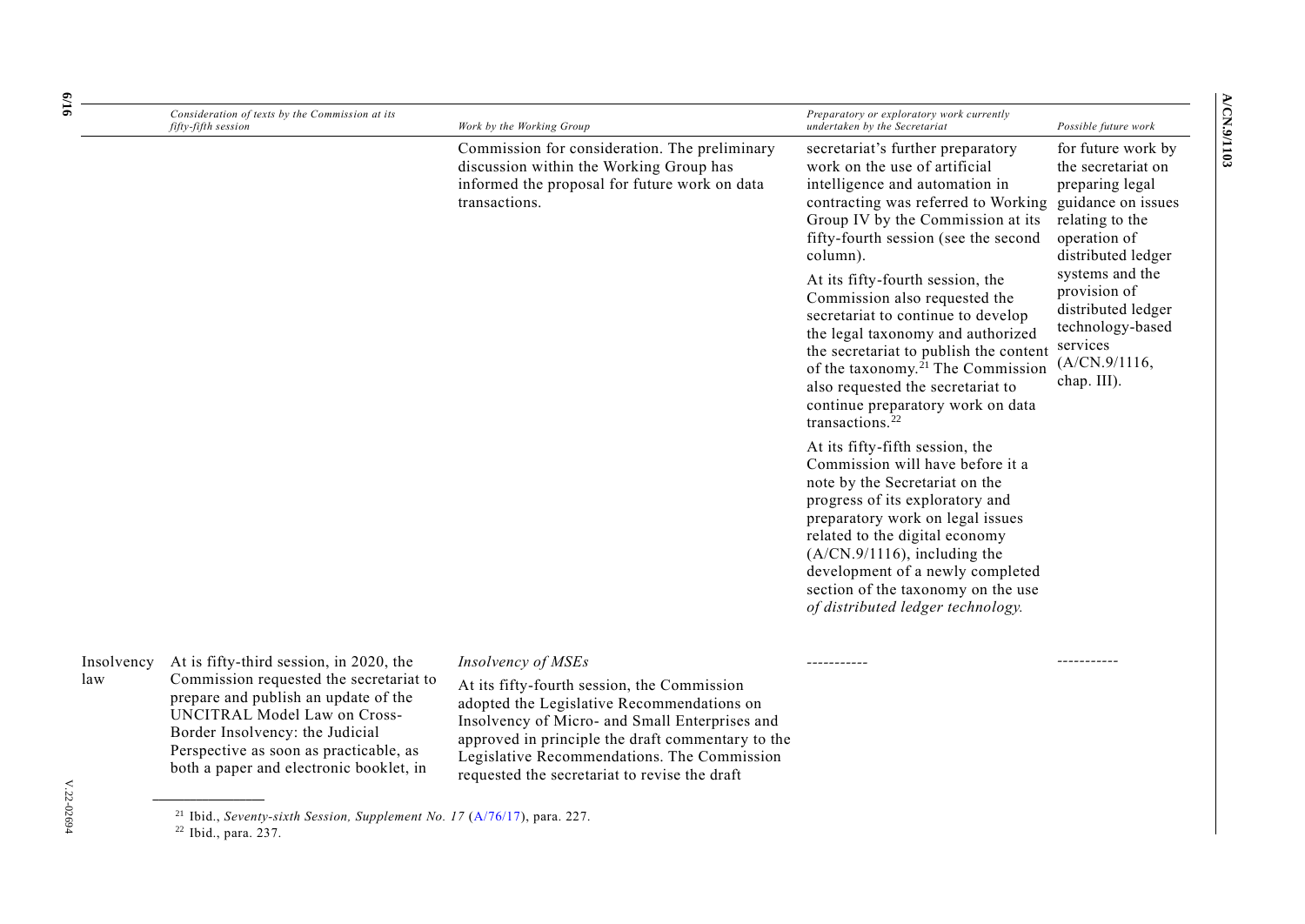| $V.22 - 02694$ | Consideration of texts by the Commission at its<br>fifty-fifth session                                                                                                                                                                                                                                                                                                                                                                                                                                                                                                                                                                                                                                                                                                          | Work by the Working Group                                                                                                                                                                                                                                                                                                                                                                                                                                                                                                                                                                                                                                                                                                                                                                                                                                                                                                                                                   | Preparatory or exploratory work currently<br>undertaken by the Secretariat | Possible future work |
|----------------|---------------------------------------------------------------------------------------------------------------------------------------------------------------------------------------------------------------------------------------------------------------------------------------------------------------------------------------------------------------------------------------------------------------------------------------------------------------------------------------------------------------------------------------------------------------------------------------------------------------------------------------------------------------------------------------------------------------------------------------------------------------------------------|-----------------------------------------------------------------------------------------------------------------------------------------------------------------------------------------------------------------------------------------------------------------------------------------------------------------------------------------------------------------------------------------------------------------------------------------------------------------------------------------------------------------------------------------------------------------------------------------------------------------------------------------------------------------------------------------------------------------------------------------------------------------------------------------------------------------------------------------------------------------------------------------------------------------------------------------------------------------------------|----------------------------------------------------------------------------|----------------------|
|                | the six official languages of the United<br>Nations, using a mechanism along the<br>lines of that used for the 2013 update of<br>the publication. <sup>23</sup> Pursuant to that<br>request, the secretariat made available<br>updates to that publication for review by<br>the Working Group at its sixtieth session<br>(A/CN.9/WG.V/WP.180). The Working<br>Group approved the updates listed in<br>document<br>A/CN.9/WG.V/WP.180 with<br>the additional changes listed in<br>paragraph 13 of the report of the sixtieth<br>session of the Working Group<br>(A/CN.9/1094). It agreed to transmit the<br>updates to the Commission for its<br>consideration at its fifty-fifth session, in<br>2022. The Working Group recommended<br>that, should the Commission be satisfied | commentary in the light of amendments adopted<br>by the Commission and other relevant<br>deliberations of the Commission and transmit the<br>revised text for review and approval by Working<br>Group V at its fifty-ninth session. The<br>Commission further requested Working Group V<br>to decide whether the approved text should be<br>considered final or should be transmitted for<br>finalization and adoption by the Commission at its<br>fifty-fifth session. <sup>24</sup> During its fifty-ninth session,<br>Working Group V reviewed and approved the<br>revised draft commentary and agreed that the text<br>as approved by the Working Group at the session<br>should be considered final and should not be<br>referred for adoption by the Commission at its<br>fifty-fifth session in 2022 (A/CN.9/1088,<br>para. 17). The report of the fifty-ninth session of<br>Working Group V $(A/CN.9/1088)$ is before the<br>Commission at its fifty-fifth session. |                                                                            |                      |
|                | with the proposed updates, the<br>Commission might wish to authorize the<br>secretariat to publish the updated<br>Judicial Perspective in the six languages<br>of the United Nations as soon as possible<br>in the format in which the preceding<br>editions were published and to request<br>the secretariat to keep the publication up<br>to date so that it continued fulfilling its<br>intended purpose. The Working Group<br>underlined that the publication of the<br>updated Judicial Perspective in 2022<br>would be timely in the light of the<br>twenty-fifth anniversary of the adoption<br>of the UNCITRAL Model Law on Cross-                                                                                                                                      | Civil Asset Tracing and Recovery and Applicable<br>law in insolvency proceedings<br>At its fifty-fourth session, the Commission took<br>note of conclusions reached at the colloquiums<br>concerning civil asset tracing and recovery as well<br>as applicable law in insolvency proceedings, and<br>mandated Working Group V to commence work<br>on both topics after completing the work on the<br>draft commentary to the Legislative<br>Recommendations on Insolvency of Micro- and<br>Small Enterprises. <sup>25</sup> The Commission requested<br>Working Group V to treat both topics equally,<br>noting that the form the work might take on both<br>topics would be decided at a later stage. <sup>26</sup>                                                                                                                                                                                                                                                        |                                                                            |                      |

<sup>23</sup> Ibid., *Seventy-fifth Session, Supplement No. 17* [\(A/75/17\)](http://undocs.org/A/75/17), part one, para. 63.

**7/16**

<sup>24</sup> Ibid., *Seventy-sixth Session, Supplement No. 17* [\(A/76/17\)](http://undocs.org/A/76/17), para. 77.

<sup>25</sup> Ibid., *Seventy-sixth Session, Supplement No. 17* [\(A/76/17\)](http://undocs.org/A/76/17), paras. 216–217.

<sup>26</sup> Ibid., para. 217.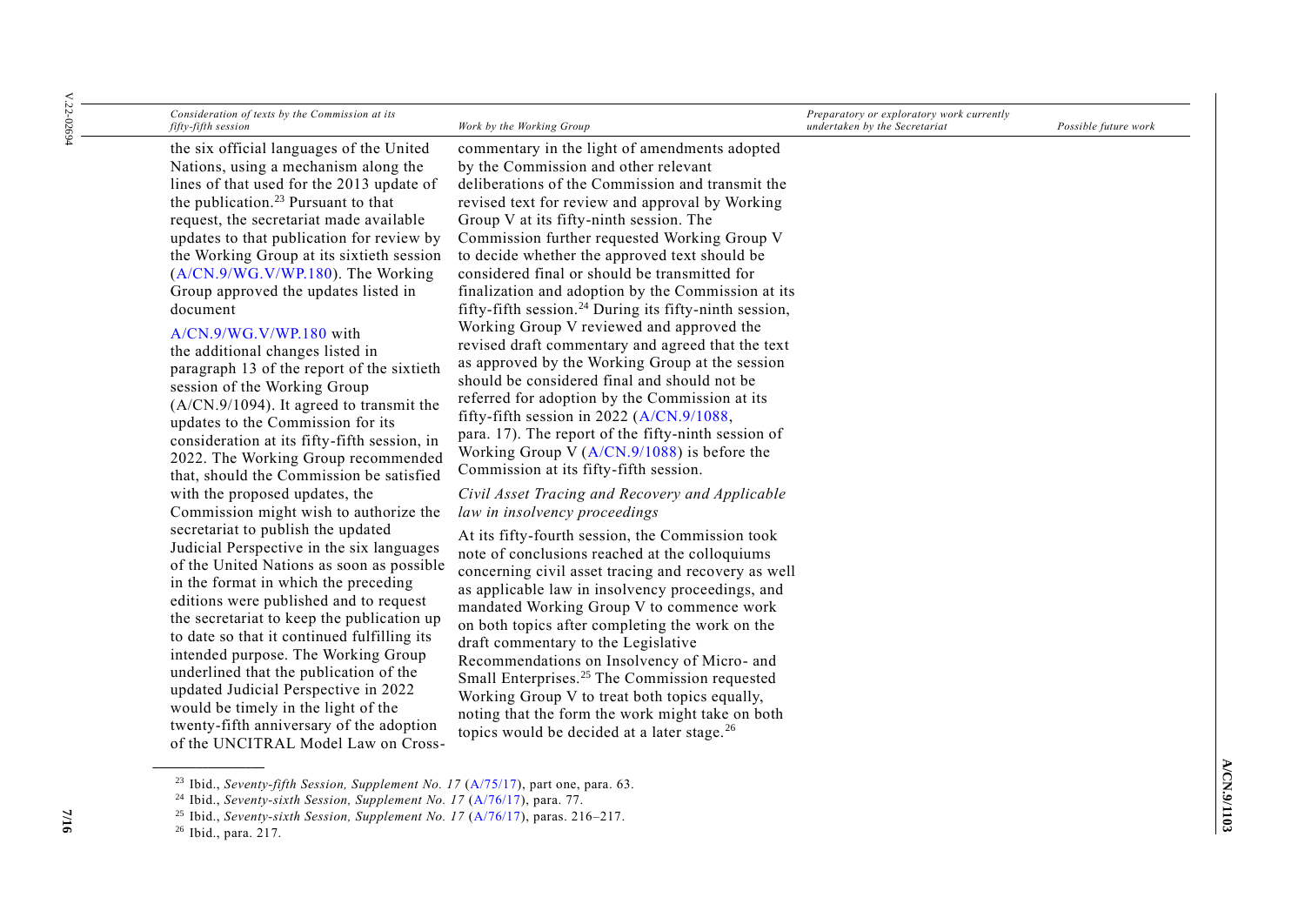| fifty-fifth session                                                                                                                                                                                                                                                                                                                                                                                                                                                                                                                                                                                                                                                                                                                                                | Work by the Working Group                                                                                                                                                                                                                                                                                                              | undertaken by the Secretariat                                                                                                                                                                                                                                                                                                                                                                                                                                                                                                                                                                                                                                                                                                                                                                                                                                                                                                                                                                                                                   |
|--------------------------------------------------------------------------------------------------------------------------------------------------------------------------------------------------------------------------------------------------------------------------------------------------------------------------------------------------------------------------------------------------------------------------------------------------------------------------------------------------------------------------------------------------------------------------------------------------------------------------------------------------------------------------------------------------------------------------------------------------------------------|----------------------------------------------------------------------------------------------------------------------------------------------------------------------------------------------------------------------------------------------------------------------------------------------------------------------------------------|-------------------------------------------------------------------------------------------------------------------------------------------------------------------------------------------------------------------------------------------------------------------------------------------------------------------------------------------------------------------------------------------------------------------------------------------------------------------------------------------------------------------------------------------------------------------------------------------------------------------------------------------------------------------------------------------------------------------------------------------------------------------------------------------------------------------------------------------------------------------------------------------------------------------------------------------------------------------------------------------------------------------------------------------------|
| Border Insolvency on 30 May 2022<br>(A/CN.9/1094, paras. 13 and 14).                                                                                                                                                                                                                                                                                                                                                                                                                                                                                                                                                                                                                                                                                               | Accordingly, Working Group V commenced<br>deliberations on both topics at its fifty-ninth and<br>sixtieth sessions. The report of the fifty-ninth<br>session of Working Group V (A/CN.9/1088) and<br>the report of the sixtieth session of the Working<br>Group (A/CN.9/1094) are before the Commission<br>at its fifty-fifth session. |                                                                                                                                                                                                                                                                                                                                                                                                                                                                                                                                                                                                                                                                                                                                                                                                                                                                                                                                                                                                                                                 |
| Judicial sale Pursuant to the decision of the<br>Commission at its fifty-first session, in<br>of ships<br>2018, <sup>27</sup> Working Group VI has been<br>working on the preparation of a draft<br>instrument on the judicial sale of ships<br>since its thirty-fifth session (New York,<br>13-17 May 2019) (A/CN.9/973). The<br>Working Group continued that work<br>through its thirty-ninth and fortieth<br>sessions $(A/CN.9/1089$ and<br>$A/CN.9/1095$ ). A draft convention on the<br>international effects of judicial sales of<br>ships $(A/CN.9/1108)$ , a compilation of<br>comments on the draft convention<br>(A/CN.9/1109) and a draft explanatory<br>note (A/CN.9/1110 and A/CN.9/1111) are<br>before the Commission at its fifty-fifth<br>session. |                                                                                                                                                                                                                                                                                                                                        | At its fifty-second session, the<br>Commission, after considering a<br>proposal by the Government of<br>China on possible future work by<br>UNCITRAL to develop a legal<br>framework for railway consignment<br>notes (A/CN.9/998), decided that<br>the secretariat should conduct<br>exploratory and preparatory work<br>on the topic, for further<br>consideration by the Commission. <sup>28</sup><br>At its resumed fifty-third session,<br>the Commission requested its<br>secretariat to start preparatory work<br>towards the development of a new<br>international instrument on<br>negotiable multimodal transport<br>documents (NMTDs) that could be<br>used for contracts not involving<br>carriage by sea, and present the<br>results of that work to the<br>Commission for consideration at its<br>next session. The secretariat was<br>requested to carry out that work in<br>close coordination and cooperation<br>with relevant international<br>organizations and convene as<br>necessary expert group meetings. <sup>29</sup> |

<sup>27</sup> Ibid., *Seventy-third Session, Supplement No. 17* [\(A/73/17\)](http://undocs.org/A/73/17), para. 252.

*Consideration of texts by the Commission at its* 

V.22-02694

V.22-02694

 $Possible$  *future work* 

*Preparatory or exploratory work currently* 

<sup>28</sup> Ibid., *Seventy-fourth Session, Supplement No. 17* [\(A/74/17\)](http://undocs.org/A/74/17), paras. 216–219 and 221 (d).

<sup>&</sup>lt;sup>29</sup> Ibid., *Seventy-fifth Session, Supplement No. 17* [\(A/75/17\)](http://undocs.org/A/75/17), part two, paras. 16 (e) and 82.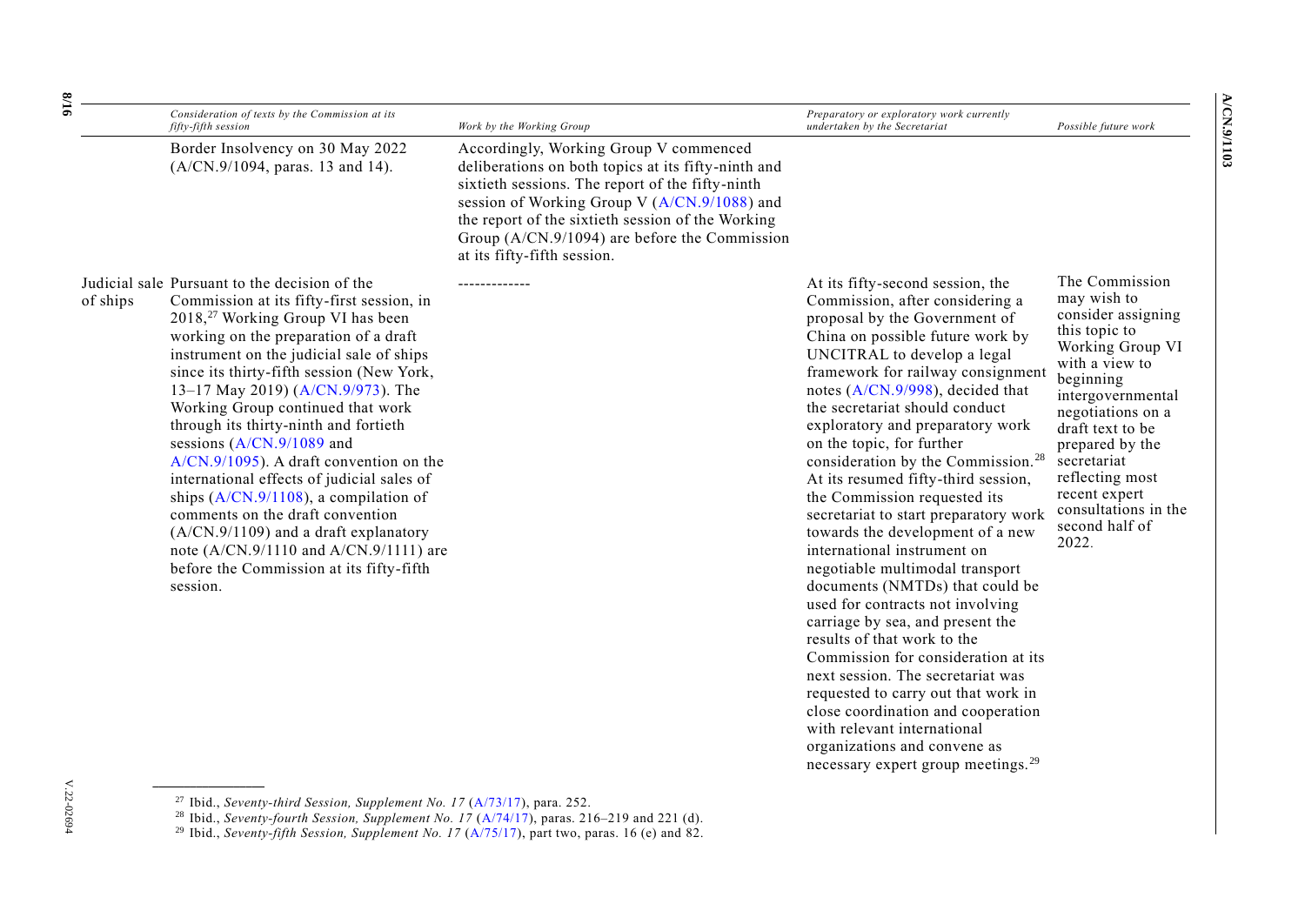| Consideration of texts by the Commission at its<br>fifty-fifth session | Work by the Working Group | Preparatory or exploratory work currently<br>undertaken by the Secretariat | Possible future work |
|------------------------------------------------------------------------|---------------------------|----------------------------------------------------------------------------|----------------------|
|                                                                        |                           | At its fifty-fourth session, the<br>Commission welcomed the                |                      |
|                                                                        |                           | preparatory work done by the                                               |                      |
|                                                                        |                           | secretariat $(A/CN.9/1061)$ and                                            |                      |
|                                                                        |                           | invited the secretariat to continue its                                    |                      |
|                                                                        |                           | work and to report to the                                                  |                      |
|                                                                        |                           | Commission, at its fifty-fifth                                             |                      |
|                                                                        |                           | session, in 2022, on the progress                                          |                      |
|                                                                        |                           | made, including on the preparation                                         |                      |
|                                                                        |                           | of a preliminary draft of a new                                            |                      |
|                                                                        |                           | instrument on NMTDs. <sup>30</sup> The                                     |                      |
|                                                                        |                           | Commission agreed to give high                                             |                      |
|                                                                        |                           | priority to the project for                                                |                      |
|                                                                        |                           | assignment to the next available<br>working group. $31$ At its             |                      |
|                                                                        |                           | fifty-fifth session, the Commission                                        |                      |
|                                                                        |                           | will have before it a note by the                                          |                      |
|                                                                        |                           | Secretariat on the subject                                                 |                      |
|                                                                        |                           | $(A/CN.9/1101)$ .                                                          |                      |

#### **Exploratory and preparatory work undertaken by the UNCITRAL secretariat on other topics**

Warehouse receipts At its fifty-first session, in 2018, the Commission requested the secretariat to conduct exploratory and preparatory work on the topic in order to refer that work to a working group in due course. <sup>32</sup> At its fifty-second session, the Commission, after considering a note by the Secretariat on the topic  $(A/CN.9/992)$ , decided that the secretariat should continue its preparatory work on warehouse receipts, including by organizing consultation meetings with other interested organizations, with a view to advancing the preparation of initial draft materials.<sup>33</sup> At its resumed fifty-third session, the Commission agreed to carry out the project jointly with Unidroit on the understanding that a preliminary draft model law on the topic would be prepared by a Unidroit study group or working group and would subsequently be submitted for intergovernmental negotiations through an UNCITRAL working group, possibly by the second half of 2022, with a view of its ultimate adoption by UNCITRAL. The Commission further agreed that the final text to be adopted by UNCITRAL would bear the names of both organizations, in recognition of their close cooperation and the contribution by Unidroit during the preparatory phase of the project. The Commission requested the secretariat to report on t he progress of the work at the Commission's annual sessions.<sup>34</sup> At its fifty-fourth session, the Commission took note of the progress made  $(A/CN.9/1066)$  and agreed that the

<sup>30</sup> Ibid., *Seventy-sixth Session, Supplement No. 17* [\(A/76/17\)](http://undocs.org/A/76/17), para. 223.

<sup>31</sup> Ibid., para. 224.

<sup>&</sup>lt;sup>32</sup> Ibid., *Seventy-third Session, Supplement No. 17* [\(A/73/17\)](http://undocs.org/A/73/17), paras. 249 and 253 (a).

<sup>33</sup> Ibid., *Seventy-fourth Session, Supplement No. 17* [\(A/74/17\)](http://undocs.org/A/74/17), paras. 194–196 and 221 (b).

<sup>&</sup>lt;sup>34</sup> Ibid., *Seventy-fifth Session, Supplement No. 17*  $(A/75/17)$ , part two, paras. 16 (d) and 61.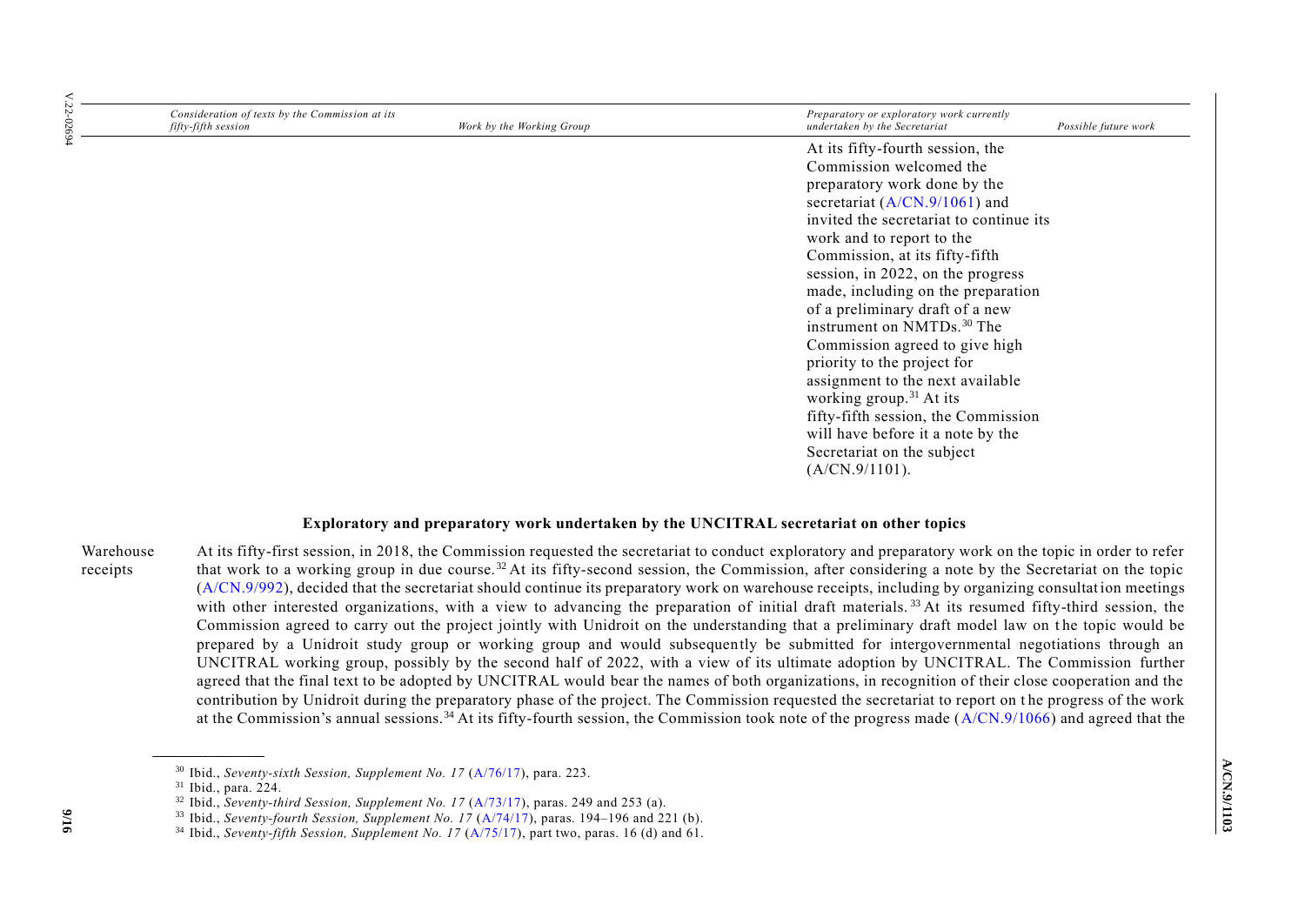drafting of uniform provisions on the topic required a neutral and functional approach that respected differences in legal doctrines and practice among various legal systems. The Commission also noted that the Unidroit working group might need more than two sessions before it could submit a preliminary draft model law on the private law aspects of warehouse receipts for consideration by the Unidroit Governing Council, possibly in 2023, and subsequent transmittal to the first available UNCITRAL Working Group.<sup>35</sup> At its fifty-fifth session, the Commission will have before it a note by the Secretariat on the subject (A/CN.9/1102).

The impact of COVID-19 on international trade law At its resumed fifty-third session, the Commission had before it a proposal by Armenia, the Russian Federation and Viet Nam to update the work programme to include the consideration of measures to combat the consequences of the global COVID-19 pandemic and other emergencies that entail material restrictions to global trade  $(A/CN.9/1039)$ . The Commission requested further exploration of the proposal, in particular by identifying what had been done by other organizations on that topic, and by organizing online round tables or meetings. The secretariat was requested to report back to the Commission at its fifty-fourth session on the impact that the COVID-19 pandemic had on international trade, the legislative responses of States and areas where the Commission could embark on future work.<sup>36</sup> At its fifty-fourth session, the Commission took note of the progress report [\(A/CN.9/1079,](http://undocs.org/A/CN.9/1079) [A/CN.9/1080](http://undocs.org/A/CN.9/1080) and [A/CN.9/1081\)](http://undocs.org/A/CN.9/1081) and expressed its appreciation to States that shared best practices and experiences through their responses to the questionnaire circulated by the secretariat.<sup>37</sup> The Commission requested the secretariat to continue its exploratory work of the issues identified in the progress report as possible issues falling within the mandate of UNCITRAL and to continue to hold expert meetings and other events with interested stakeholders to further advance the exploratory work. The Commission further requested the secretariat to continue exploring the options for establishing an online platform for information exchange by States.<sup>38</sup> At its fifty-fifth session, the Commission will have before it a note by the Secretariat on the subject (A/CN.9/1119).

Climate change At its fifty-fourth session, the Commission heard a proposal to examine (a) how existing UNCITRAL texts could be aligned with climate change mitigation, mitigation, adaptation and resilience adaptation and resilience goals, and (b) whether further work could be done by UNCITRAL to facilitate those goals in the implementation of those texts or through the development of new texts.<sup>39</sup> While broad support was expressed for the Commission to consider the proposal further, it was noted that member States might need to carry out further internal consultations across different government agencies before a decision on future work could be taken, and that such work would need to be undertaken within existing public international law frameworks, such as the Paris Agreement on climate change of 2015.<sup>40</sup> The Commission requested the secretariat to consult with interested States with a view to developing a more detailed proposal on the topic for presentation to the Commission for its consideration at its next session, in 2022.<sup>41</sup> At its fifty-fifth session, the Commission will have before it a note by the Secretariat on the subject  $(A/CN.9/1120$  and  $A/CN.9/1120/Add.1)$ .

<sup>&</sup>lt;sup>35</sup> Ibid., *Seventy-sixth Session, Supplement No. 17* [\(A/76/17\)](http://undocs.org/A/76/17), para. 220.

<sup>&</sup>lt;sup>36</sup> Ibid., *Seventy-fifth Session, Supplement No. 17* [\(A/75/17\)](http://undocs.org/A/75/17), part two, paras. 16 (i), 86 and 89.

<sup>37</sup> Ibid., *Seventy-sixth Session, Supplement No. 17* [\(A/76/17\)](http://undocs.org/A/76/17), paras. 238–239.

<sup>38</sup> Ibid., para. 241.

<sup>39</sup> Ibid., para. 244.

<sup>40</sup> Ibid., para. 245.

<sup>41</sup> Ibid., para. 246.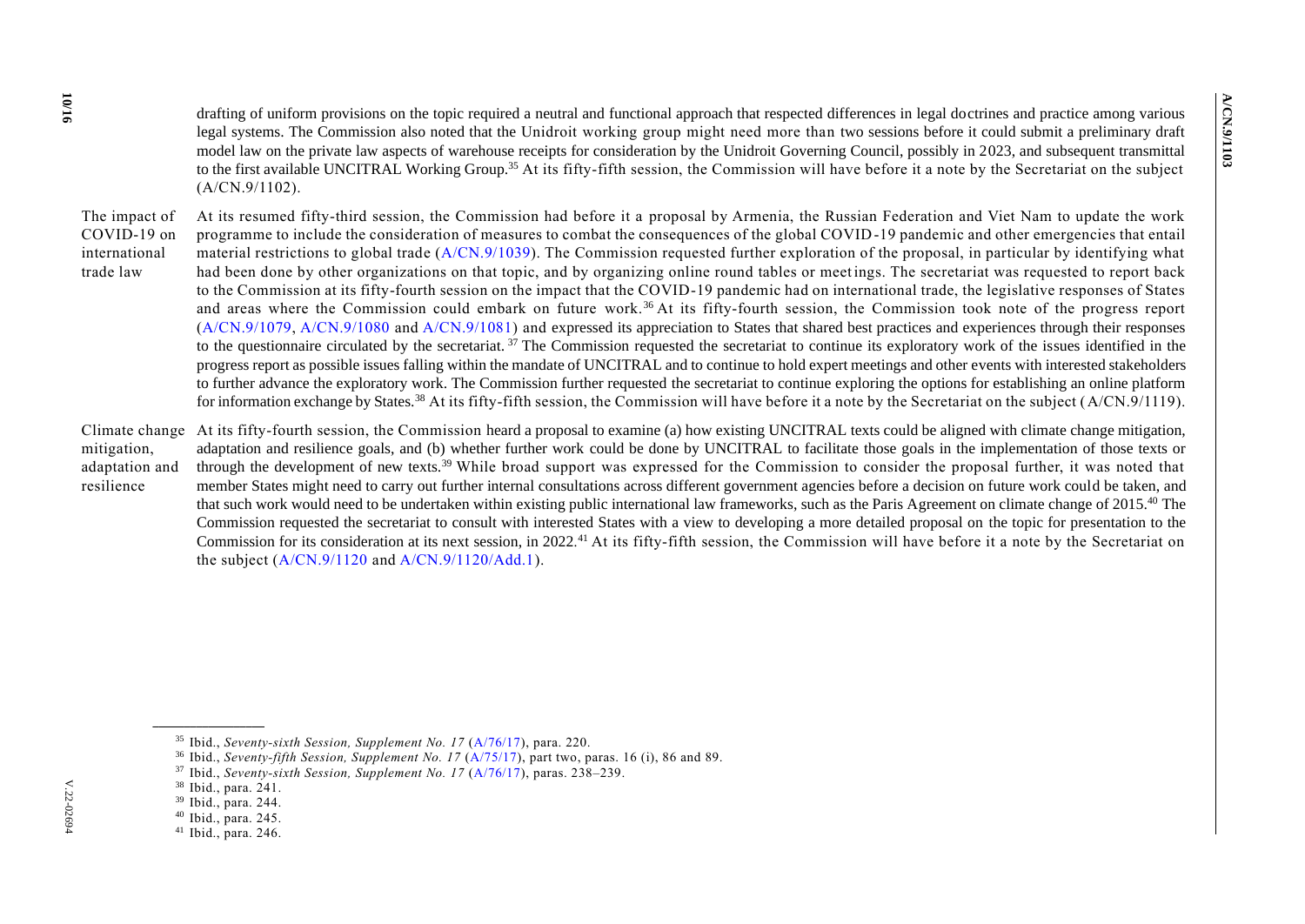# **III. Supporting activities**

6. Table 2 lists activities of the Secretariat planned until the fifty-sixth session of the Commission in support of the legislative work by the Commission and its working groups.<sup>42</sup> It is separated in two parts: part (a) lists one-time events; and part (b) lists recurrent or ongoing activities. These activities include work by the secretariat, alone or in cooperation with other organizations, to prepare texts and explanatory materials to support the acceptance, understanding, uniform interpretation and application of UNCTRAL texts. Previous versions of this document also used to set out in this table specific or recurring activities to disseminate information on and support the enactment and effective implementation of UNCITRAL texts. Those activities, which are more closely related to the technical assistance work of the secretariat, will no longer be presented in the report (see instead A/CN.9/1098, A/CN.9/1099 and A/CN.9/1100).

### Table 2 **Supporting activities**

### **(a) Specific activities**

| Description of the activity                                                                                              | Place and date                                                                                                                                          |
|--------------------------------------------------------------------------------------------------------------------------|---------------------------------------------------------------------------------------------------------------------------------------------------------|
| Working Group III (ISDS Reform)                                                                                          | Support to host countries in organization<br>of intersessional meetings                                                                                 |
|                                                                                                                          | Hosting a number of informal online<br>meetings on various topics including with<br>ICSID on the Code of Conduct and with<br>OECD on shareholder claims |
| Working Group on a Model Law on<br>Warehouse Receipts convened by Unidroit<br>in consultation with UNCITRAL              | September 2022                                                                                                                                          |
| Working Group on a Model Law on<br>Factoring convened by Unidroit                                                        | December 2022                                                                                                                                           |
| Sixth and seventh expert group meetings<br>on the development of a new international<br>instrument on NMTDs, if required | September 2022                                                                                                                                          |

#### **(b) Recurrent or ongoing activities**

7. Table 2, part (b) lists recurrent or ongoing activities, some of which are undertaken pursuant to partnerships or other collaborative initiatives (for a description of such initiatives undertaken to support the promotion, adoption and use of UNCITRAL texts, see the note by the Secretariat on technical cooperation and assistance (A/CN.9/1099).

| Subject area          | Description of the activity                                                                                                                                                    |
|-----------------------|--------------------------------------------------------------------------------------------------------------------------------------------------------------------------------|
| Dispute<br>settlement | Stocktaking of developments in dispute resolution in the digital economy<br>Establishment of the Inclusive Global Legal Innovation Platform on Online Dispute<br>Resolution    |
| Insolvency<br>law     | Participation in the World Bank Group's Insolvency and Creditor/Debtor Regimes Task Force<br>Ongoing work on the unified Insolvency and Creditor Rights Standard <sup>43</sup> |

 $42$  Dates and location of events are tentative. They may have to be cancelled or postponed depending on measures that States and the United Nations may continue putting in place in connection with the COVID-19 pandemic.

<sup>43</sup> Comprised of the UNCITRAL Legislative Guide on Insolvency Law and the World Bank Principles for Effective Insolvency and Creditor/Debtor Regimes, recognized by the Financial Stability Board as one of the key standards for sound financial systems, representing the international consensus on best practices for evaluating and strengthening insolvency regimes. See Insolvency and Creditor Rights Standard – Financial Stability Board (fsb.org).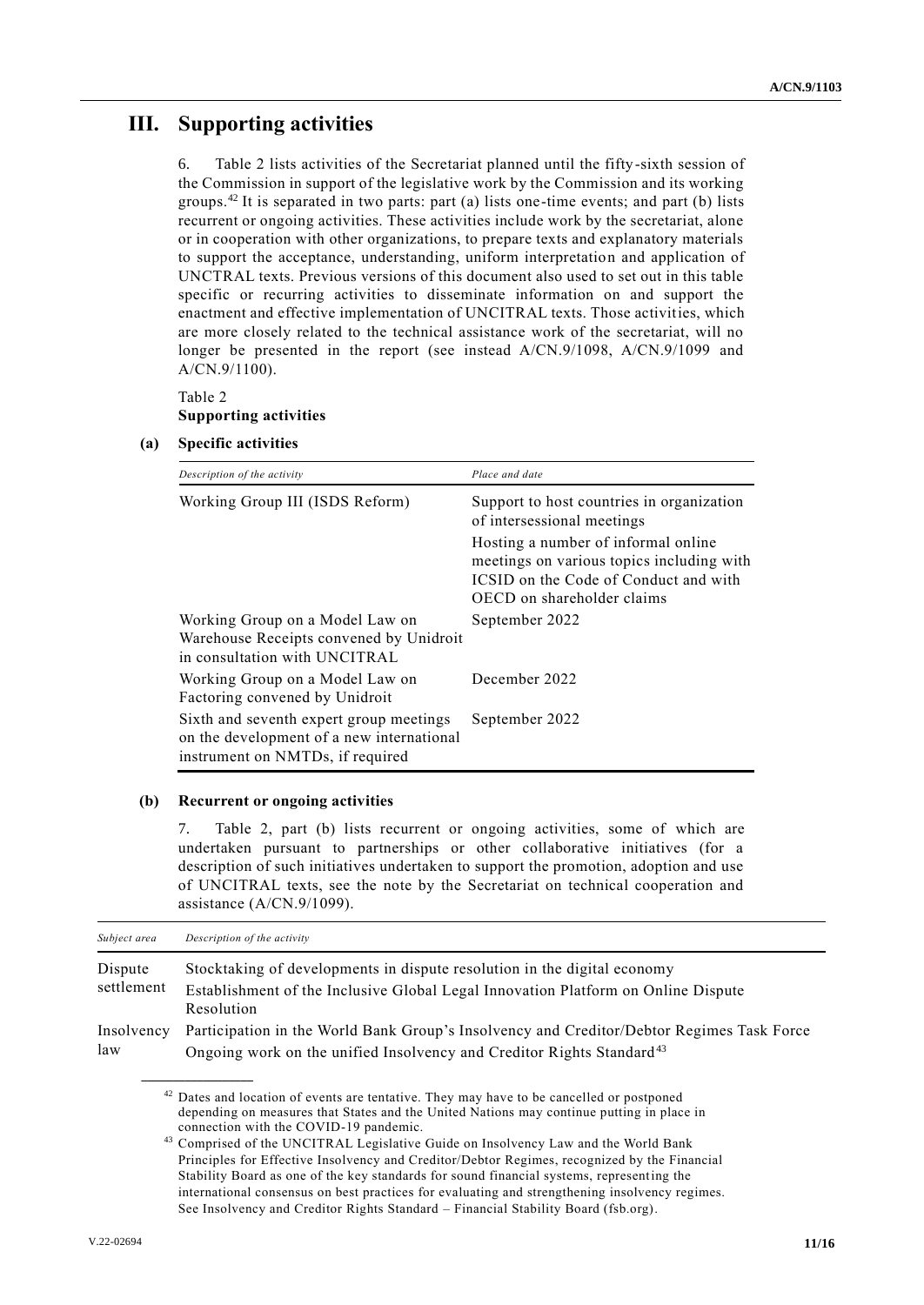| Subject area | Description of the activity                                                                                                                                                                                                                                                                                       |
|--------------|-------------------------------------------------------------------------------------------------------------------------------------------------------------------------------------------------------------------------------------------------------------------------------------------------------------------|
| Secured      | Participation in the Fifth Conference on International Coordination of Secured Transactions<br>transactions Reform and the Joint Network for Coordinating Secured Transactions and Related Reforms<br>(with the World Bank Group, Unidroit, Organization of American States and Kozolchyk<br>National Law Centre) |
| of ships     | Judicial sale Revision of the explanatory note on the draft convention on the international effects of judicial<br>sales of ships (a draft of which, contained in A/CN.9/1110 and A/CN.9/1111, will be before the<br>Commission at its fifty-fifth session, as indicated in table 1 above)                        |
| General      | Participation at the tripartite coordination meeting of UNCITRAL, Unidroit and HCCH at<br>which current work of the three organizations, areas of mutual interest and possible joint<br>activities are regularly discussed                                                                                        |
|              | Coordination of the current legislative work of UNCITRAL and preparatory work of its<br>secretariat with the relevant projects of Unidroit and HccH (currently, effective enforcement<br>and digital assets)                                                                                                      |
|              | Participation in the International Organisations' Partnership for Effective International<br>Rule-Making, led by the Organisation for Economic Co-operation and Development                                                                                                                                       |
|              | Operation of the Transparency Registry, a repository of published information in accordance<br>with article 8 of the Rules on Transparency <sup>44</sup>                                                                                                                                                          |
|              | Contribution to periodicals, reports and other writings on the work of UNCITRAL <sup>45</sup>                                                                                                                                                                                                                     |

## **IV. Possible adjustments in methods of work of UNCITRAL**

## **A. Consideration of the role of UNCITRAL in promoting the rule of law at the national and international levels**

8. The Commission has considered the topic "Role of UNCITRAL in promoting the rule of law at the national and international levels" since 2008. During its fifty-first session, in 2018, the Commission reviewed the manner in which this topic was handled within the Commission and decided to broaden the discussion on this topic to a discussion of the way the work of UNCITRAL relates to the 2030 Agenda for Sustainable Development and 17 Sustainable Development Goals.<sup>46</sup> At that session, however, the Commission did not discuss the desirability for the secretariat to continue organizing briefings by the Rule of Law Unit biannually during Commission sessions.

9. By way of background, during its forty-third session, in 2010, the Commission considered it essential to keep a regular dialogue with the Rule of Law Group through the Rule of Law Unit and to keep abreast of progress made in the integration of the work of UNCITRAL into the United Nations joint rule of law activities. To that end, it requested the secretariat to organize briefings by the Rule of Law Unit biannually, when sessions of the Commission were held in New York.<sup>47</sup> At its fifty-third session, in 2020, the Commission recalled that the briefings consequently took place at the Commission's forty-fifth, forty-seventh, forty-ninth and fifty-first sessions, in 2012, 2014, 2016 and 2018<sup>48</sup> respectively. The Commission noted that a briefing could not

<sup>44</sup> With voluntary contributions from the European Union, the OPEC Fund and (BMZ). For details, see the note by the Secretariat [A/CN.9/1060,](http://undocs.org/A/CN.9/1060) para. 16.

<sup>&</sup>lt;sup>45</sup> For details of these and other general supporting activities, see the relevant reports by the Secretariat to the Commission (A/CN.9/1096, A/CN.9/1097, A/CN.9/1098, A/CN.9/1099, A/CN.9/1100, A/CN.9/1104, A/CN.9/1105, A/CN.9/1106 and A/CN.9/1107).

<sup>&</sup>lt;sup>46</sup> Official Records of the General Assembly, Seventy-third Session, Supplement No. 17 [\(A/73/17\)](http://undocs.org/A/73/17), paras. 260–267.

<sup>&</sup>lt;sup>47</sup> *Official Records of the General Assembly, Sixty-fifth Session, Supplement No. 17 [\(A/65/17\)](http://undocs.org/A/65/17),* para. 335.

<sup>48</sup> Ibid., *Sixty-seventh Session, Supplement No. 17* [\(A/67/17\)](http://undocs.org/A/67/17), paras. 199–210; ibid., *Sixty-ninth Session, Supplement No. 17* [\(A/69/17\)](http://undocs.org/A/69/17), paras. 229–233; ibid., *Seventy-first Session, Supplement No. 17* [\(A/71/17\)](http://undocs.org/A/71/17), paras. 313–317; and ibid., *Seventy-third Session, Supplement No. 17* [\(A/73/17\)](http://undocs.org/A/73/17), paras. 230–231.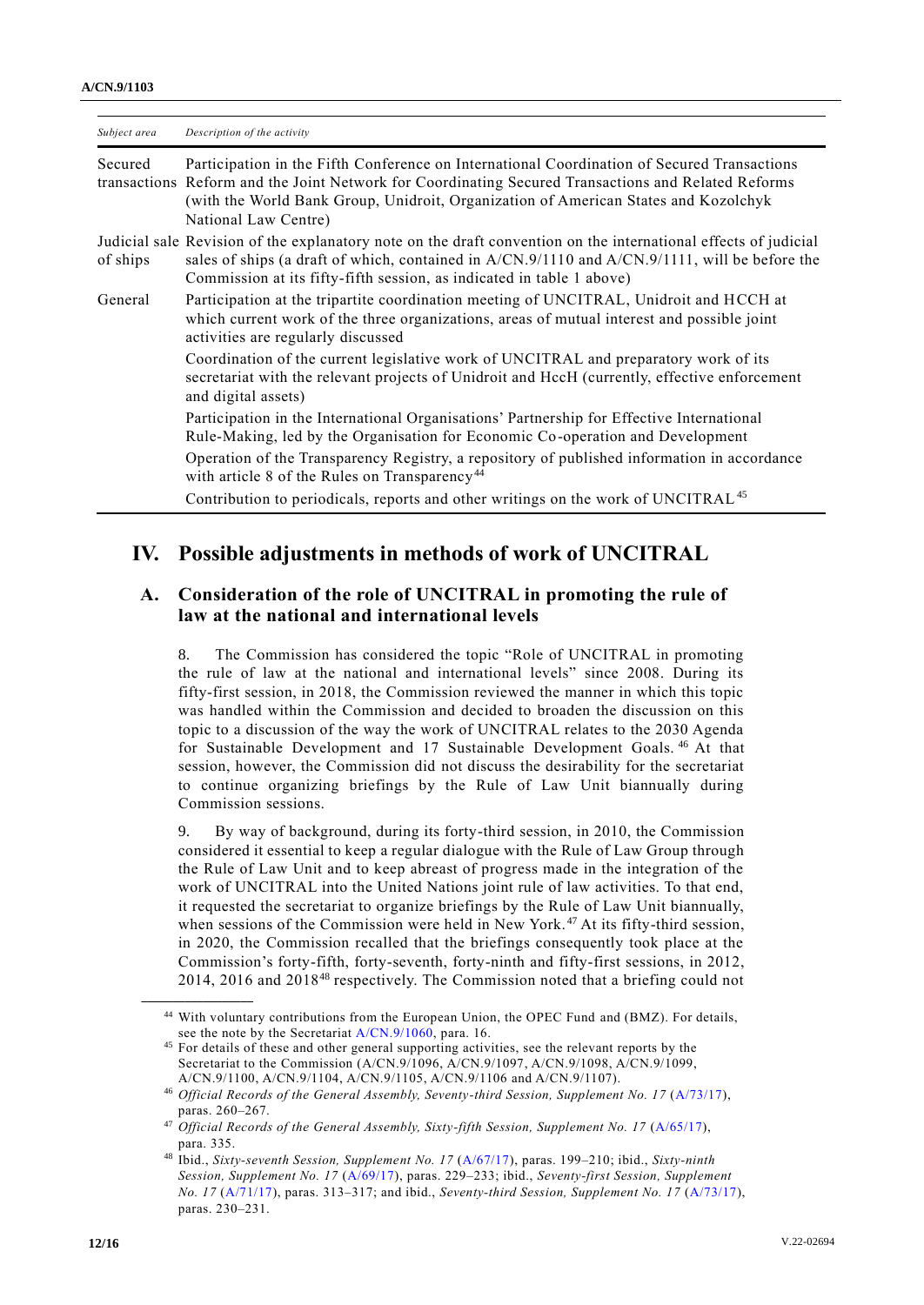take place at its fifty-third session because of the changes to the agenda in response to the COVID-19 pandemic.<sup>49</sup> Consequently, the fifty-fifth session will be the first time since 2018 when the Commission session is to take place in New York.

10. The Commission may wish to recall that the notes by the Secretariat on "Role of UNCITRAL in promoting the rule of law at the national and international levels" presented to the Commission at each session since 2019 already discuss the relevance of texts that are expected to be considered by the Commission at each session to the promotion of the rule of law and the implementation of the Sustainable Development Goals, as well as the expected contribution of UNCITRAL's programme to the promotion of the rule of law and the achievement of the Sustainable Development Goals (see, for example, A/CN.9/1105). Furthermore, the secretariat also provides inputs every year to the Rule of Law Unit for the annual reports of the Secretary-General on "Strengthening and coordinating United Nations rule of law activities" (see, for example,  $A/76/235$ ). In order to make the Commission sessions more efficient and effective, the Commission may wish to consider whether the practice of organizing briefings by the Rule of Law Unit biannually during Commission sessions should be discontinued.

### **B. Working methods of UNCITRAL**

11. The COVID-19 pandemic has severely disrupted the ability of the United Nations Secretariat to service intergovernmental meetings, but also limited the availability of delegates and experts for in-person meetings. One of the most immediate consequences has been a significant reduction of the time available for intergovernmental meetings supported by interpretation services as well as the need to take into account significant time differences for delegates participating remotely. In practical terms, whereas UNCITRAL working groups are entitled to two three-hour meetings per day for in-person meetings, this entitlement has been reduced for online meetings to a maximum of four hours or even only two hours per day, partly depending on the time zone from which the meetings are supported (i.e. EST or CET).

12. UNCITRAL States members have reacted to the constraints caused by the pandemic by adopting various adjustments to its working methods (see [A/75/17,](http://undocs.org/A/75/17) part two, paras. 11–12 and 126–131; [A/76/17,](http://undocs.org/A/76/17) paras. 247–248).

13. In the light of the experience accumulated from the holding of UNCITRAL sessions during the COVID-19 pandemic, the secretariat invites the Commission to consider further adjustments to its methods of work, in particular:

#### **1. Procedure for adoption of the report of a working group**

14. One of the adjustments to the work methods of UNCITRAL during the COVID-19 pandemic included changes to the adoption of reports by its working groups, which were to be done after the session and not during the session as had been the practice in UNCITRAL (as set out in paragraph 16 below).

15. By way of background, the practice for adopting reports for working group sessions at UNCITRAL has been as follows: since the thirty-fourth session of the Commission in 2001, the report for any given working group session has been adopted at the tenth and last meeting during the working group's session (on Friday afternoon) and main conclusions reached during the ninth meeting (on Friday morning) were summarily read out for the record at the tenth meeting and subsequently incorporated into the report  $(A/CN.9/638, \text{ para. } 22)$  $(A/CN.9/638, \text{ para. } 22)$ . It is expected that the working groups will revert to this practice beginning from the second half of 2022.

<sup>&</sup>lt;sup>49</sup> Official Records of the General Assembly, Seventy-fifth Session, Supplement No. 17 [\(A/75/17\)](http://undocs.org/A/75/17), part one, para. 101.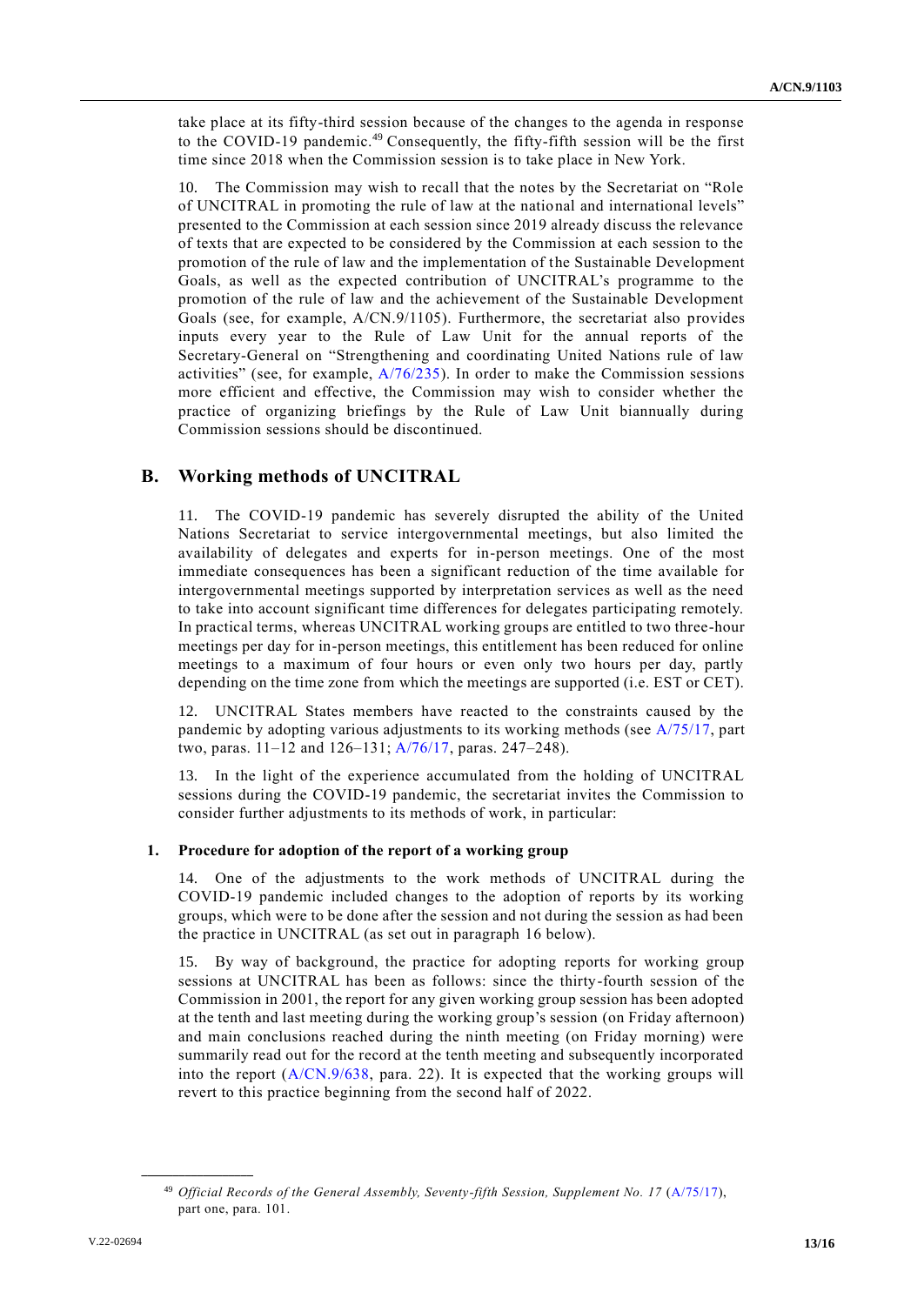16. During the COVID-19 pandemic, it was agreed that the report of the working group sessions would be adopted in the following manner (see [A/CN.9/1038,](https://undocs.org/A/CN.9/1038) annex I, paragraph 6):

"The chairperson and the rapporteur of each working group will prepare a summary reflecting the deliberations and any conclusions reached during the session. After the session, the chairperson and the rapporteur shall circulate their summary for comments to the delegations of the working group. Based on the comments received, the chairperson and the rapporteur will revise the summary and present it as such to the fifty-fourth session of the Commission, unless it has been adopted by the working group as its report."

17. As decided by UNCITRAL at its first session, rules relating to the procedure of committees of the General Assembly of the United Nations, as well as rules 45 and  $60<sub>50</sub>$  shall apply to the procedure of the Commission. As the Commission has further decided, on matters not covered by those rules, the Commission shall be guided by the general principle that the rules of procedure of the General Assembly should apply, *mutatis mutandis*, to the Commission as may be appropriate for the performance of its functions  $(A/65/17$ , annex III). Considering the limited guidance on agenda and organization of work in the procedure of committees of the General Assembly, the formulation of meeting agenda (including the time and manner for the adoption of the report of a meeting) is largely based on practice and such practice varies among various United Nations bodies, including the subsidiary organs of the General Assembly.<sup>51</sup> Accordingly, it is understood that the Commission has the authority to determine how the reports of its working group are to be adopted.

18. Suggestions have been made that the Commission should consider whether changes adopted on an exceptional and temporary basis during the COVID-19 pandemic could be retained as a standard practice  $(A/76/17)$ , para. 249). During the resumed fortieth session when discussing the workplan to implement ISDS reform, Working Group III considered the practice of dedicating one day per one-week session for adopting the report. At that session, support was expressed for utilizing that day for substantive deliberations and for adopting the report after the session through a procedure similar to that applied during the COVID-19 pandemic. It was suggested that this would provide additional time to progress the work, thereby increasing efficiency [\(A/CN.9/1054,](https://undocs.org/A/CN.9/1054) para. 27).

19. Accordingly, the Commission may wish to consider allowing Working Group III to adopt its report in the following manner, which would be quite similar to that provided in paragraph 16 above.

"The chairperson and the rapporteur of Working Group III will prepare a summary reflecting the deliberations and any conclusions reached during the session, which would be circulated during or after the session for comments by delegations.

<sup>50</sup> Rule 45 provides that "The Secretary-General shall act in that capacity in all meetings of the General Assembly, its committees and its subcommittees. He may designate a member of the Secretariat to act in his place at these meetings." Rule 60 provides that "The meetings of the General Assembly and its Main Committees shall be held in public unless the organ concerned decides that exceptional circumstances require that the meeting be held in private. Meetings of other committees and subcommittees shall also be held in public unless the organ concerned decides otherwise."

<sup>51</sup> As a general matter, subsidiary organs of the General Assembly either adopt a procedural report, which is finalized by the rapporteur with the assistance of the Secretariat, or a substantive report, which is adopted by the body concerned. In some exceptional cases, reports with sub stantive content are not adopted by the body concerned (e.g. the Special Committee on the Situation with regard to the Implementation of the Declaration on the Granting of Independence to Colonial Countries and Peoples, see 2020 Report [A/75/23,](https://undocs.org/A/75/23) para. 26, and Note by the Chair on Organization of Work[, A/AC.109/2020/L.2,](https://undocs.org/en/A/AC.109/2020/L.2) para. 8; the Human Rights Council, see for example [A/HRC/45/2,](https://www.ohchr.org/EN/HRBodies/HRC/RegularSessions/Session45/Pages/ListReports.aspx) para. 82; the Meeting of States Parties to the United Nations Convention on the Law of the Sea (a United Nations body but not a subsidiary organ of the General Assembly), see rule 26 of the Rules of Procedure for Meetings of States Parties).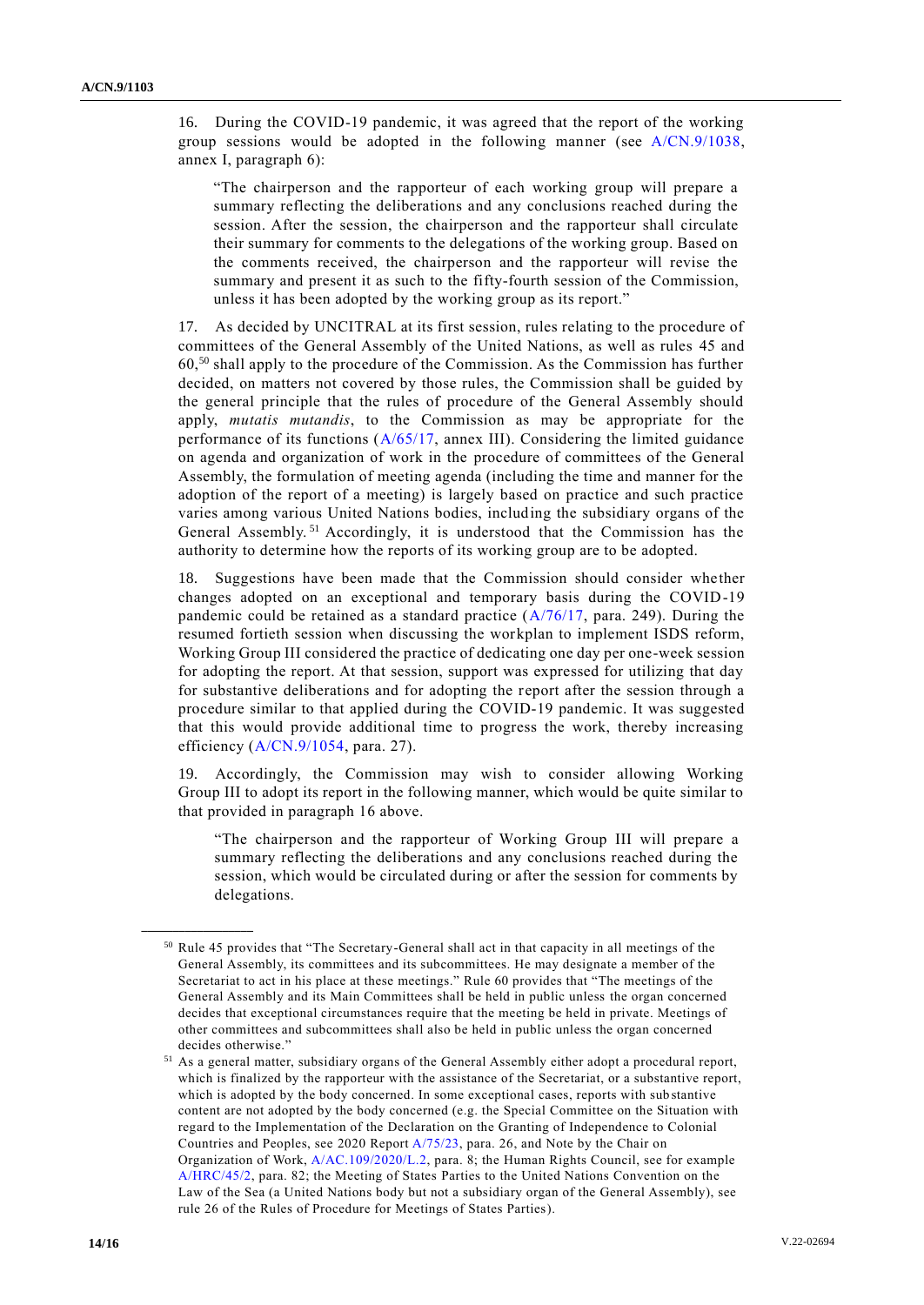Based on the comments received, a revised summary would be prepared and circulated for adoption by the Working Group as its report [in accordance with the procedure for taking decisions of UNCITRAL during the COVID-19 pandemic as set out in [A/CN.9/1013,](https://undocs.org/A/CN.9/1013) annex I]. In case there are objections, it will be presented as the summary of the chairperson and the rapporteur for consideration and action by the Commission as it deems appropriate. The summary may be adopted by the Working Group as its report at the following session.'

20. Should the Commission wish to allow Working Group III to adopt its reports as mentioned above, it may wish to allow other working groups to adopt their reports in the same manner. In addition, the Commission may wish to consider specifying the language(s) in which comments from delegations of working groups could be handled and circulated by the secretariat.<sup>52</sup>

#### **2. Holding of hybrid meetings**

21. In the light of the positive feedback received from a number of delegations about the format of UNCITRAL meetings during the COVID-19 pandemic, the Commission may wish to consider allowing the holding of hybrid meetings for working group sessions even after the prevailing restrictions are waived. It was noted that such format allowed States and invited organizations to ensure the participation of their delegations at the sessions and expand the composition of those delegations. There is a growing concern about the severe budgetary impact of the pandemic, which may negatively impact the capacity of States and organizations to finance travel of their delegations to UNCITRAL meetings still in years to come. The secretariat notes, also in this context, the wish expressed by delegations participating in the deliberations of Working Group III (ISDS) to extend the authorization to hold meetings in a hybrid format to maintain the high level of attendance and participation that this format of meetings has allowed.

22. In this context, the Commission may wish to consider the desirability of hybrid meetings and the extent of remote participation (e.g. whether remote participants would be able to access real-time streaming and/or intervene during the session). The Commission may wish to note that at the moment arranging real-time streaming of the session would have budgetary implications, and allowing remote participants to intervene during the session is likely to result in reduced meeting time (from three hours to two hours per meeting).

#### **3. Holding of informal consultations**

23. The Commission may wish to consider encouraging working groups to avail themselves of various tools in order to enhance the efficiency and productivity of deliberations within working groups, including holding informal consultations between its sessions or in conjunction with a session. The Commission may wish to note that the secretariat has received extrabudgetary contributions to procure interpretation in the working languages of the secretariat (English and French) and may wish to call upon all States, international organizations and other interested entities to consider making such contributions.

24. The Commission may wish to note that it had previously invited delegations to resort to informal consultations prior to actual meetings, with a view to making optimal use of conference time.<sup>53</sup> More recently, when considering the resource

<sup>52</sup> *Official Records of the General Assembly*, *Seventy-sixth Session, Supplement No. 17* [\(A/76/17\)](http://undocs.org/A/76/17), para. 249.

<sup>&</sup>lt;sup>53</sup> At the thirty-fourth Commission session in 2001, it was stated that "With a view to making optimal use of conference time, the Commission invited delegations to resort to informal consultations prior to actual meetings, thus reserving conference time only for those issues which required extensive deliberation, both formal and informal, in the context of Commission and working group meetings." See *Official Records of the General Assembly*, *Thirty-fourth Session, Supplement No. 17* (A/34/17), para. 382.